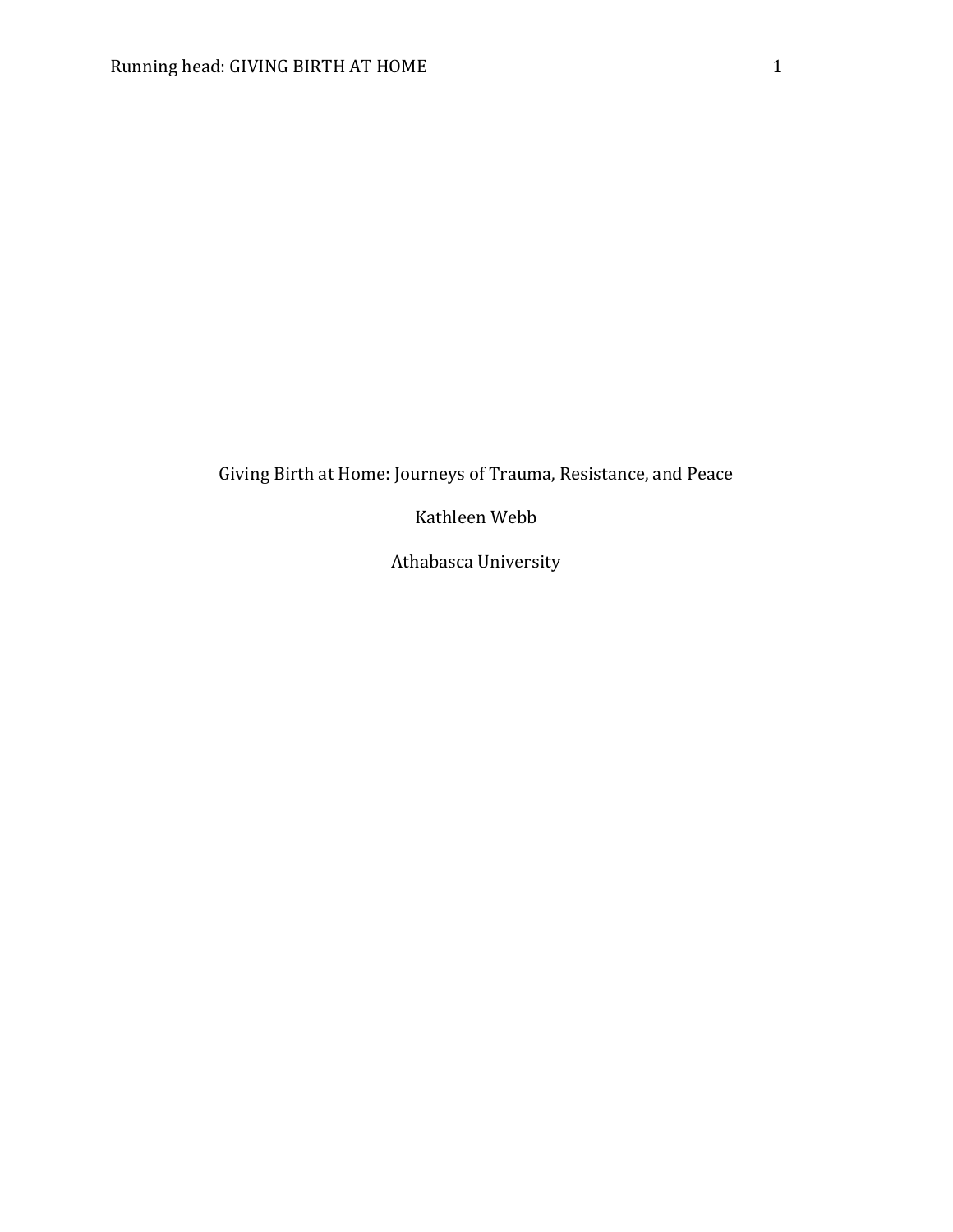#### Abstract

Giving birth is common, life altering and life threatening all at once. Research suggests that the medicalization of childbirth has proved advantageous in reducing maternal mortality rates however this has been at the expense of women's embodied experiences of birth. Moreover, women are more likely than not to receive medical inventions in order to treat and prevent complications during pregnancy and childbirth. However, the negative sequelae of these hospital practices involve women losing control of their birth experiences and enduring negative psychological affect. Due to this women in Canada have been turning to home birth to circumvent medicalised birth. Midwifery services are available in the majority of Canada, however in some provinces, such as New Brunswick, midwives are unavailable. The purpose of the present study is to examine the experiences of women who give birth at home in New Brunswick in order to shed light on how women decide to give birth at home and where women draw support during their birthing processes. Grounded Theory methodology was used in this study in order to explore women's experiences. Findings revealed that women endure a journey before they give birth at home that involves previous hospital birth experiences, discovering home birth communities, becoming educated on home birth, and resisting medicalised pregnancy and birth. Participants also employed women who are home birth attendants in order to assist them during their first home births. Women then decided to give birth unassisted in their subsequent home births. Participants also discussed their beliefs regarding birth as a fundamental humans right issue. The findings illustrate the importance of women's authority during their birthing process and the fact that their care preferences mimic traditional midwifery practices rather than current midwifery practices.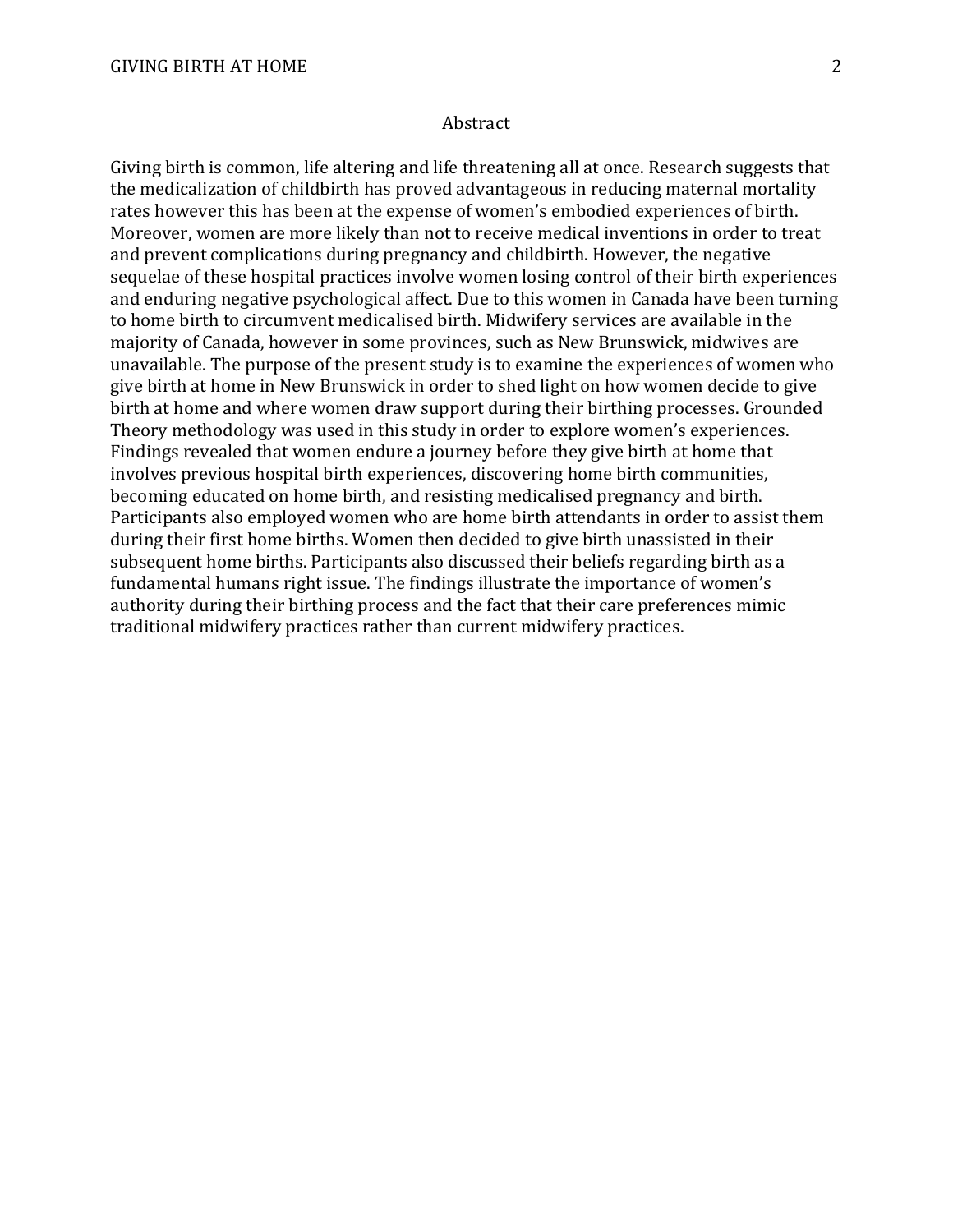# Table of Contents

| Introduction<br>4                                      |  |
|--------------------------------------------------------|--|
|                                                        |  |
|                                                        |  |
|                                                        |  |
|                                                        |  |
|                                                        |  |
| Methods<br>10                                          |  |
|                                                        |  |
|                                                        |  |
| Table 1: Women's Birth Locations (Home vs. Hospital)12 |  |
|                                                        |  |
| Results<br>15                                          |  |
|                                                        |  |
|                                                        |  |
|                                                        |  |
|                                                        |  |
|                                                        |  |
|                                                        |  |
| Discussion<br>26                                       |  |
|                                                        |  |
|                                                        |  |
|                                                        |  |
|                                                        |  |
| References<br>32                                       |  |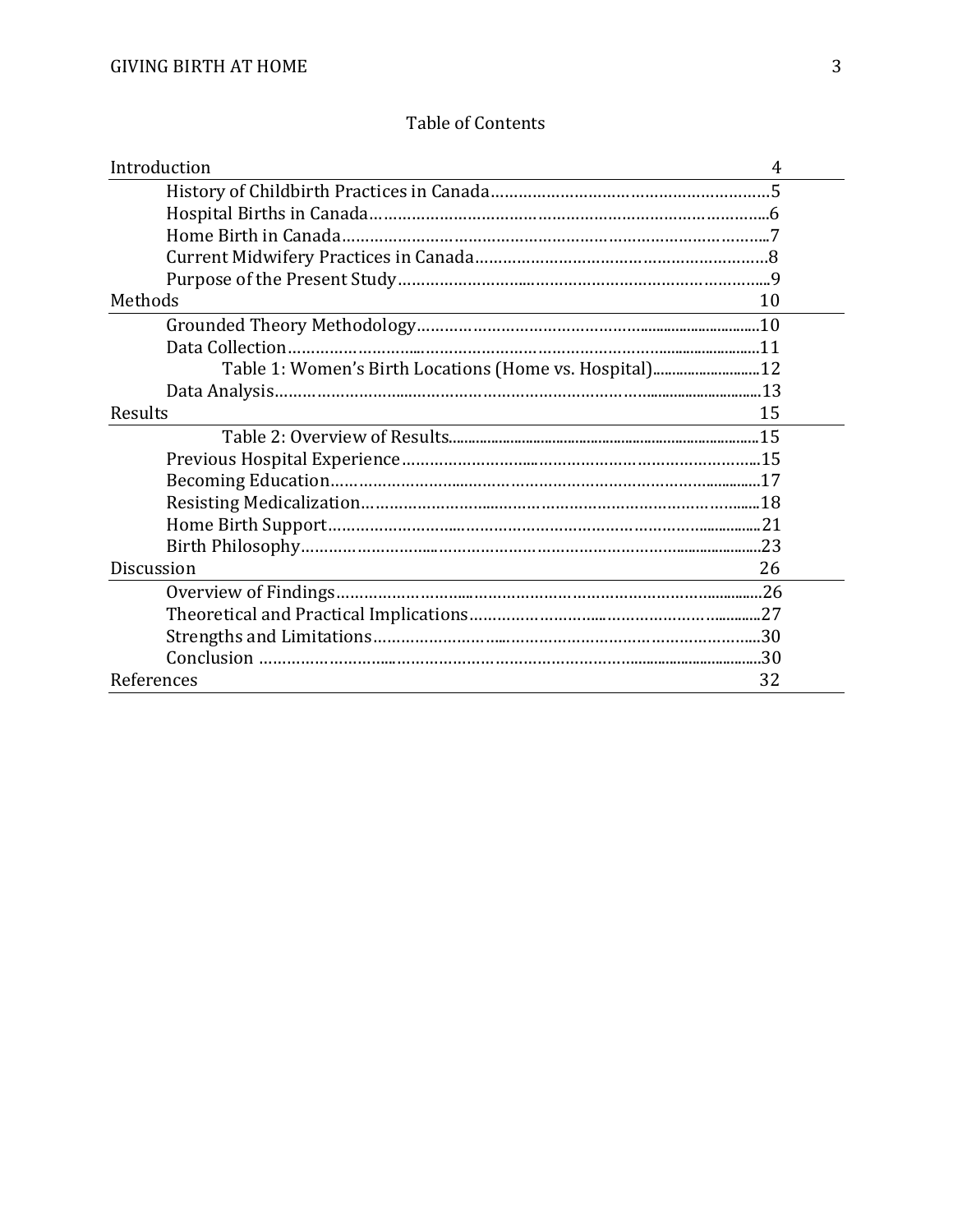## Introduction

Giving birth is one of the most natural and common occurrences of humanity; yet, it remains a life-threatening and life-altering experience for women. Research has indicated that women consider childbirth a major turning point in their lives (Rúdólfsdóttir, 2000), and researchers argue that childbirth is an event affected by social, historical, and cultural influences (Wertz & Wertz, 1979; Chalmers, 2012; Behruzi, Hatem, Goulet, Fraser & Misago, 2013). Childbirth in Canada today predominately takes place in hospitals (Statistics Canada, 2009) at the hands of healthcare professionals who monitor, assess, and treat any complications or medical conditions that arise during pregnancy, childbirth or the postpartum period (Public Health Agency of Canada, 2012).

Women who give birth in Canadian hospitals are more likely than not to undergo an array of medial interventions during their labour and delivery such as labour induction, caesarean section, and episiotomy (Chalmers et al., 2009; Chalmers et al., 2010; Chalmers, Kaczorowski, O'Brien, & Royle, 2012). For example, nearly 90% of women reported receiving at least one medical intervention during their birth process (Chalmers et al., 2009) and nearly 50% of women reported having their healthcare professional trying to induce their labour (Chalmers et al., 2012). Research also suggests that women who undergo caesarean sections are more likely to receive additional inventions (i.e., induction, continuous electronic foetal monitoring) and are more likely to have adverse birth outcomes (i.e., new-born admissions to Neonatal intensive care unit, longer hospital stays) than those who had vaginal births (Chalmers et al., 2010). Additionally, there are an array of policies and procedures that take place in hospitals that structure the way pregnancy and childbirth complications and treated medically (Public Health Agency of Canada, 2012) that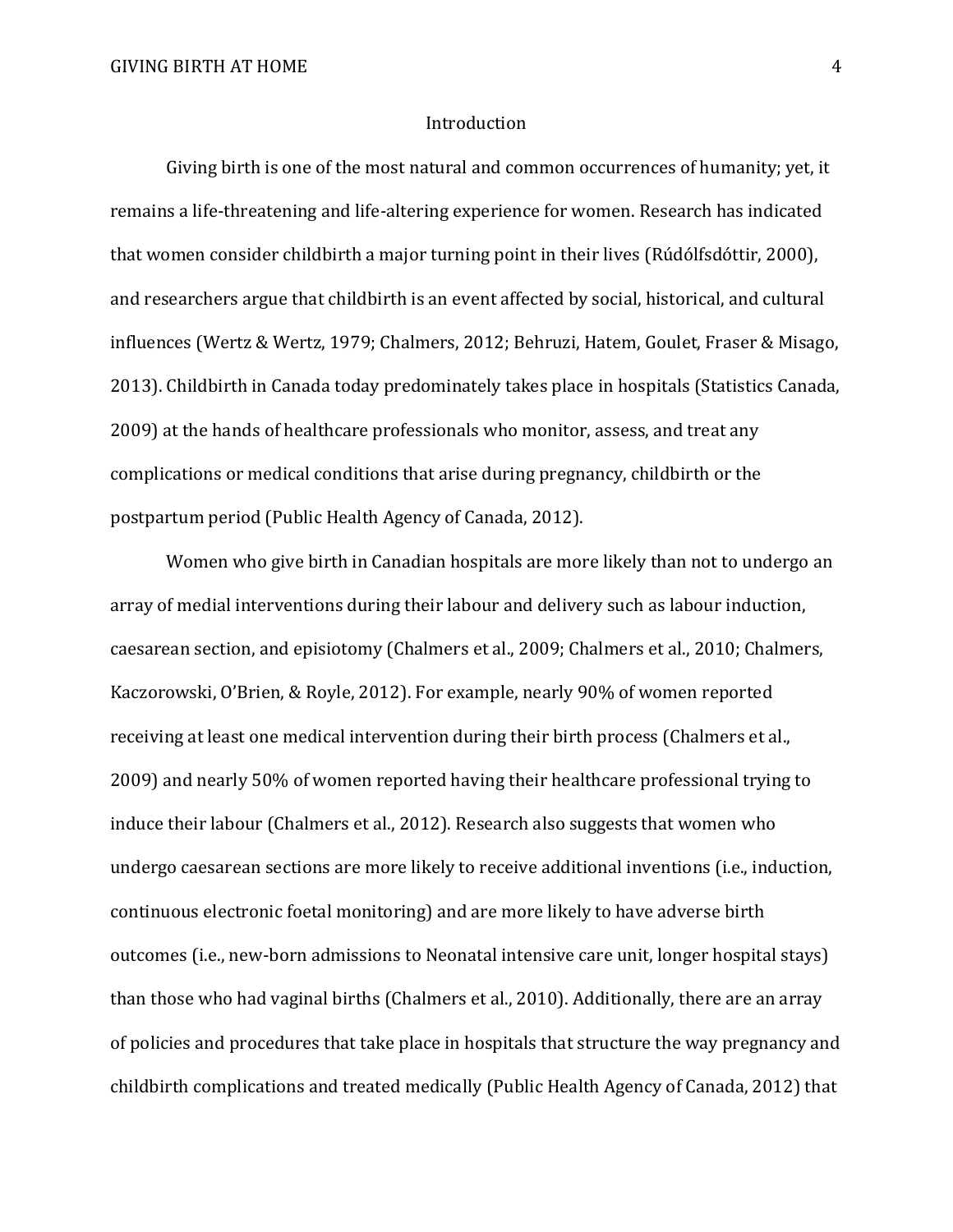convenience the needs of the medical institution rather than the needs of birthing women (Webb, Burdett, Poulin & Gouliquer, 2013; Webb, Burdett, Poulin, & Gouliquer, 2014). Although this is the current state of affairs in Canada regarding childbirth, this has not always been the case. Moreover, our nation has a rich history with changes to the leading standards of care for pregnant and birthing women.

## *History of Childbirth Practices in Canada*

Childbirth practices in Canada have changed drastically over the last few centuries and these changes have made a profound impact on women's childbirth experiences. Childbirth traditionally took place in women's homes with family members and a woman from the community who attended the birth in order to help the woman during her labour and delivery (Cross, 2014). These women were called midwives (Cross, 2014). However, the maternal mortality rates were high and after the invention of forceps in the 1700's North American birth practices started to shift (Zwelling, 2008). Forceps meant that infants could be pulled from women manually, and this marked the establishment of the medical science of childbirth (Historica Canda, n.d.). Although technological advances were helpful in reducing maternal mortality rates the roles of midwives dwindled rapidly (Cross, 2014). During the nineteenth century the belief that birth was safest attended by a respectable physician became widespread and by the beginning of the twentieth century midwives only attended births in poor and remote areas (Historica Canda, n.d.).

During this societal shift in the twentieth century childbirth was moved from women's homes to the hospital setting and physicians began to put women under harsh anesthetic to relieve labour pain (historica Canada, n.d.). Chloroform, ether, and twilight sleep, a combination of anesthetics that made women amnesic during labour, were used to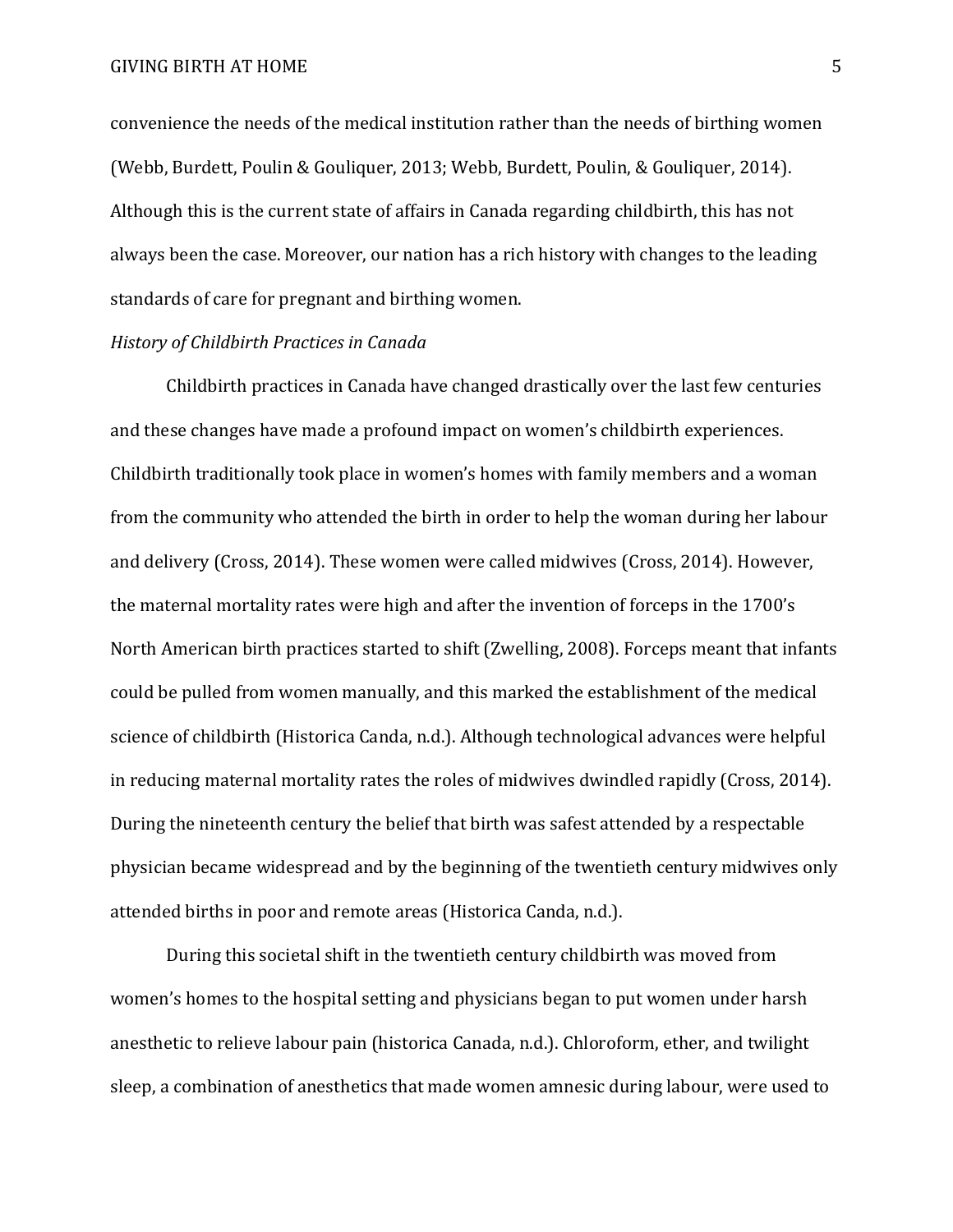relive labour pain and women would wake up to find out they had given birth (Caton, Frölich, & Euliano, 2002). The next shift in birthing practices involved an emphasis on analgesia (i.e., epidural) to relieve pain during childbirth without putting women to sleep (Caton, Frölich, & Euliano, 2002). However, with the advent of technology to make birth safer, women became passive receivers of care and control over women's birthing process was passed from women to masculine authority figures (Wertz & Wertz, 1979; Massey, 2005) at the expense of women having an embodied experience of birth (Mennill, 2014).

After increased medicalization of childbirth a resurgence of the idea of natural home births began around the 1960's (Historica Canada, n.d). Midwifery legislations started in the 1990's allowing women in some provinces to birth with the assistance of a midwife (CAM, 2013). For example, British Columbia and Ontario offer regulated midwifery services to women in the hospital or at home (CAM, 2013). Although 98% of births still take place in Canadian hospitals (Statistics Canada, 2009), the notion of natural pregnancies (Westfall & Benoit, 2004) and natural childbirth appear to be a topic of interest for many women in Canada today (Parry, 2008). Why is there a resurgence of interest in home birth? To answer this question we must turn to the research that documents women's experiences of birth in the hospitals context.

#### *Hospital Births in Canada*

Hospitals are presumed to provide the ideal care for women during pregnancy and childbirth, however research suggests that the hospital context deprives women of control over their birthing process (e.g., Parry, 2008). Due to this lose of control women endure a plethora of negative experiences in the hospital setting (e.g., Fox & Worts, 1999; Jimenez, Klein, Hivon, & Mason, 2010). Some of the negative consequences include anxiety resulting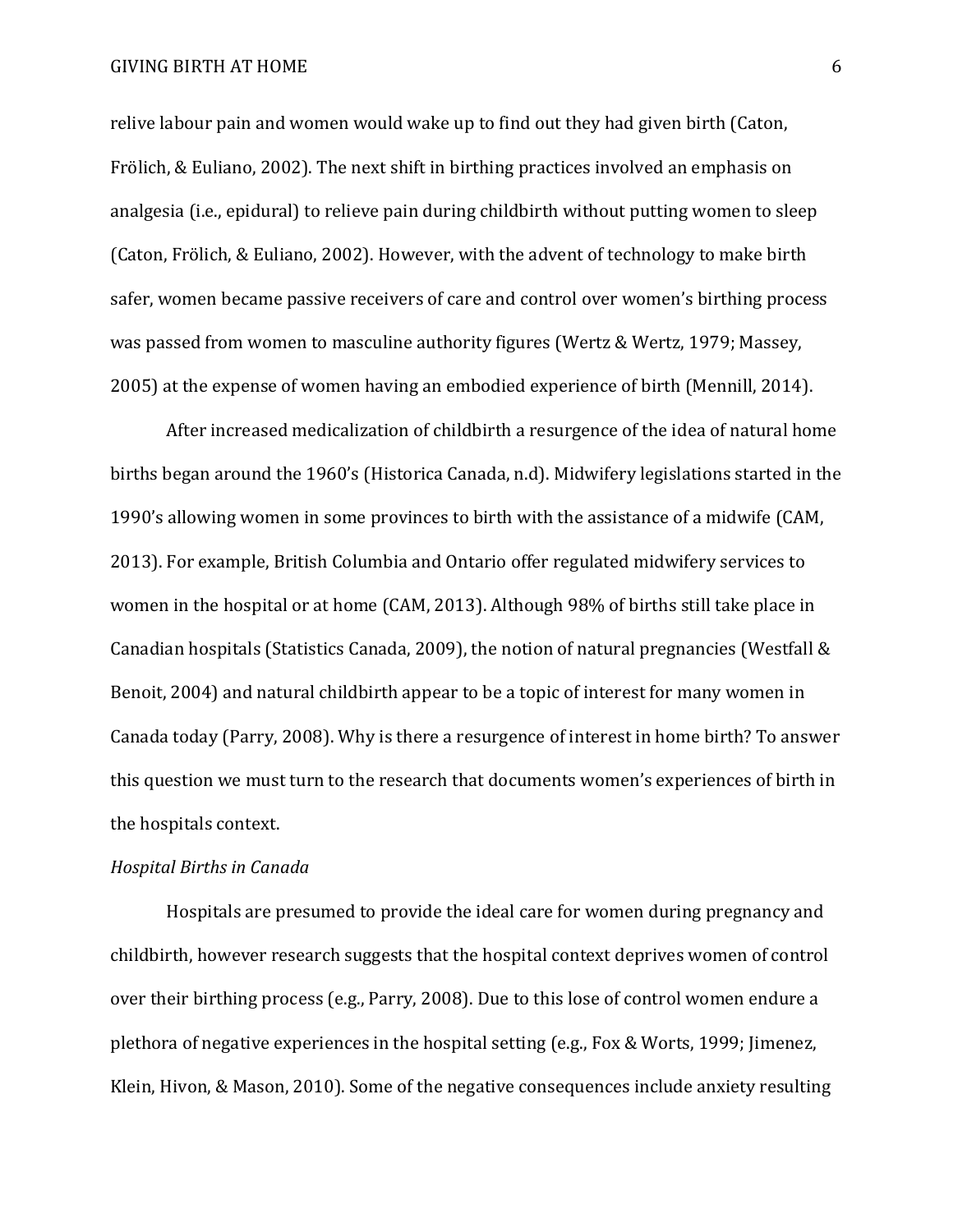from medical interventions (Fox & Worts, 1999), feelings of exclusion from decision making during labour (Jimenez et al., 2010), and suffering from post traumatic stress symptoms following childbirth (Verreault et al., 2012). Moreover, some women have reported being emotionally scarred due to the psychosocial trauma they endured after giving birth in the hospital (Rosenthal, 2006). Although the negative outcomes associated with hospital births have been well documented, a plethora of research also indicates that women in Canada are opting to give birth at home with the assistance of midwives in order to circumvent having a medicalised birth experience in the hospital (Hutton, Reitsma, & Kaufman, 2009; Janssen, Henderson, & Vedam, 2009; Murray-Davis et al., 2012; DiFilippo, 2015).

# *Home Birth in Canada*

Research suggests that women who give birth at home in Canada have very positive experiences (Janssen, Henderson, & Vedam, 2009) and undergo fewer interventions (Hutton, Reitsma, & Kaufman, 2009) than women who give birth in hospitals. Notably, women who gave birth at home with midwives in British Columbia revealed that they trusted their midwives skills and knowledge, they felt empowered and emotionally supported by their midwives, they felt relaxed giving birth at home, and they felt informed and included in the planning of their care (Janseen et al., 2009). Further, the women in this study revealed that their confidence in their midwives stemmed from the preparation and partnership with their midwives that allowed them to plan their birth experience to a degree that would not be possible in a formal setting (Janseen et al., 2009). Another study in Ontario also revealed women having positive outcomes with midwives at home (Hutton et al., 2009).

Hutton and colleagues (2009) revealed that low-risk women giving birth at home in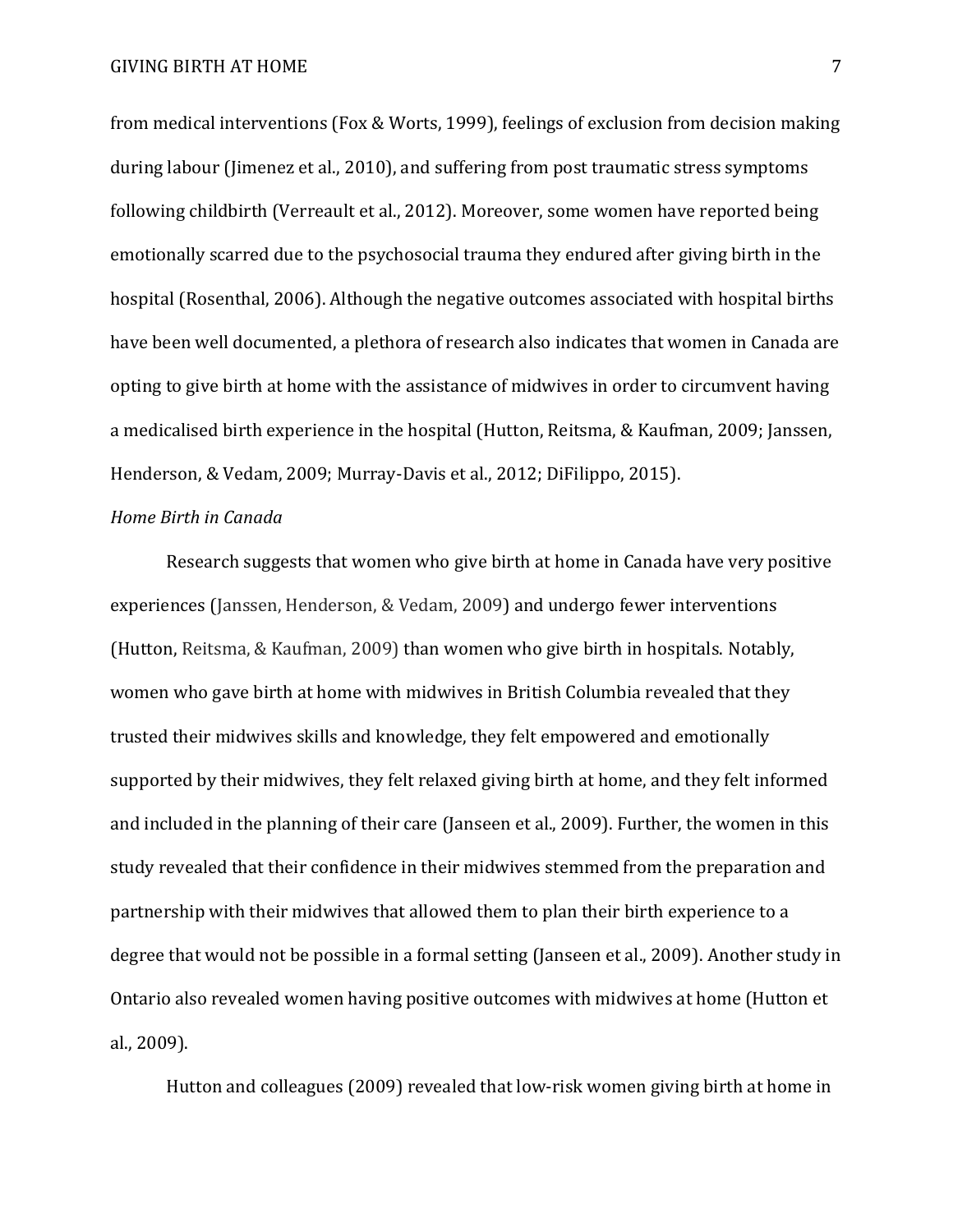Ontario with midwives had lower rates of medical interventions compared to women who gave birth in hospitals with midwives. Namely, women who birthed at home had reduced rates of induction, augmentation, pharmaceutical pain medication, episiotomy, assisted delivery, and caesarean section (Hutton et al., 2009). Women who gave birth in hospitals also had higher rates of perineal trauma, greater blood loss, and transfers of care from midwives to another practitioner (i.e., obstetrician) compared to women giving birth at home (Hutton et al., 2009). Another study by Murray-Davis and colleagues (2012) revealed that women in Ontario and British Columbia also wanted to avoid receiving medications, caesarean sections, and the cascade of medical interventions that are associated with hospitalised birth (Murray-Davis et al., 2012).

The persistent theme common theme across the literature is that women opt for home birth because they want to exercise choice, comfort, and control over their birthing experiences (Parry, 2008; Murray-Davis et al., 2012; Murray-Davis, McDonald, Reitsma, Coubrough, & Hutton, 2014; DiFilippo, 2015). Women chose home birth because they feel safe and relaxed at home, they want to avoid medical interventions, it allows them more options to deal with pain and cope with labour, and they have continuity of care with midwives (Parry, 2008; Murray-Davis et al., 2012; Murray-Davis et al., 2014; DiFilippo, 2015). What appears to be of utmost importance is women's desire to have a personalized birth experience, which women do not consider available in institutionalized contexts (Parry, 2008; Murray-Davis et al., 2012; DiFilippo, 2015).

### *Current Midwifery Practices in Canada*

Midwifery is regulated and practiced in the majority of Canadian provinces (i.e., Ontario, British Columbia, Alberta) offering publicly funded midwifery services whether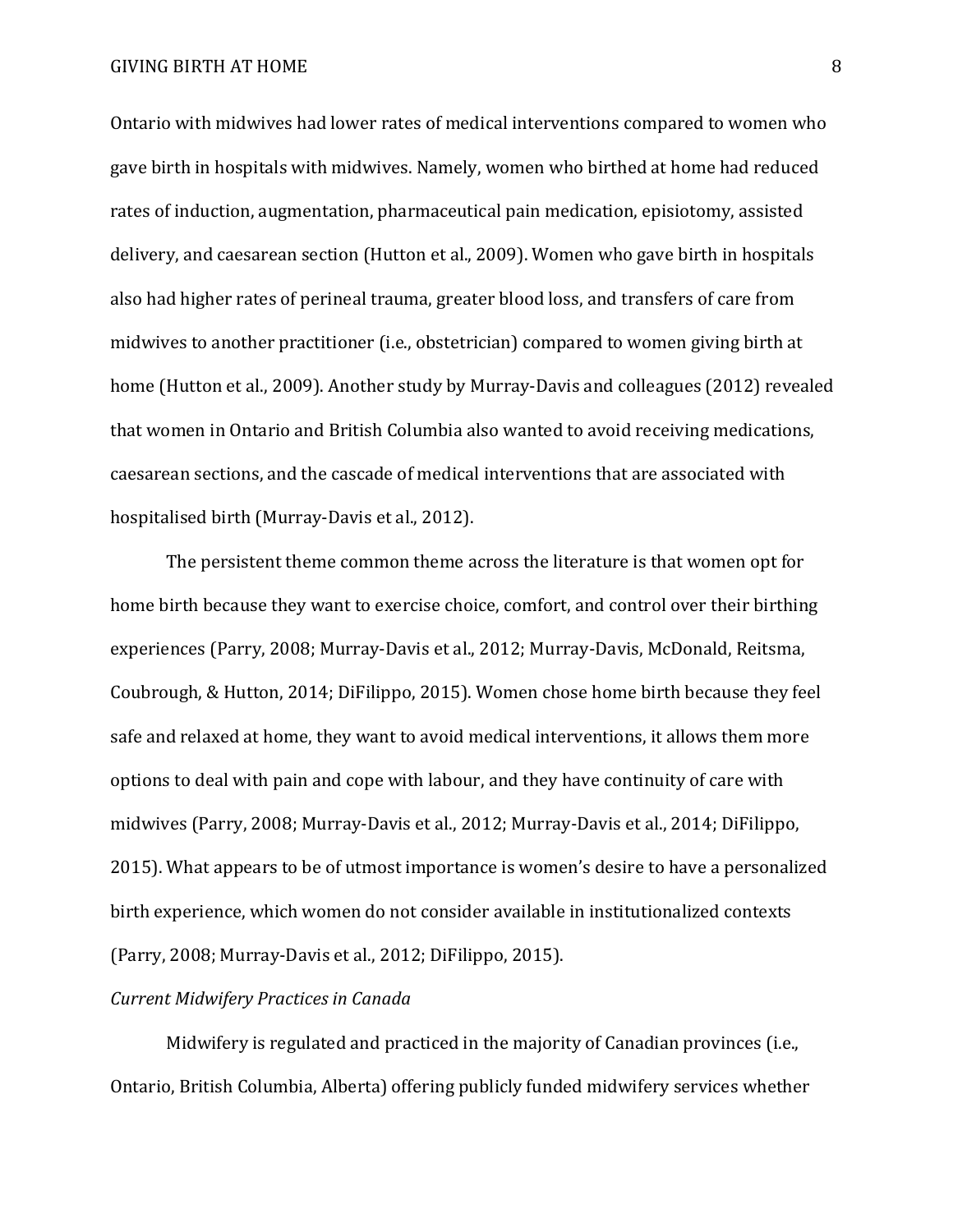GIVING BIRTH AT HOME 9

women chose to give birth at home, in the hospital, or at a birth center if available (CAM, 2013). On the other hand, in provinces such as Prince Edward Island and New Brunswick, there are no publicly funded midwifery services and therefore there are no practicing midwives in these provinces (CAM, 2013). Although this is the case, New Brunswick did receive legislation for midwifery to be implemented into its provincial health care system in 2010, however the provincial government cut all funds allocated to implementing midwifery services into its health care system in 2013 (CAM, 2013). With this, the government also cut all funds for the Midwifery Council of New Brunswick, making it impossible for midwives to register in the province (CAM, 2013).

## *Purpose of the Present Study*

No previous research has examined women's home birth experiences in New Brunswick, Canada. Given that there are no support systems or services available to women in New Brunswick for home birth it is essential to research how women give birth at home in order to shed light onto how women negotiate finding care for this childbirth practice. The present study aims to this this gap in knowledge by exploring women's experiences of home birth in New Brunswick, Canada. The Grounded Theory methodology was utilized in this study. The research questions that guided this study included: What are women's experiences of giving birth at home in New Brunswick? Given that there are no practicing midwives in NB, where do women draw their support when they give birth at home? What can be done to enhance the experiences of women giving birth at home in New Brunswick?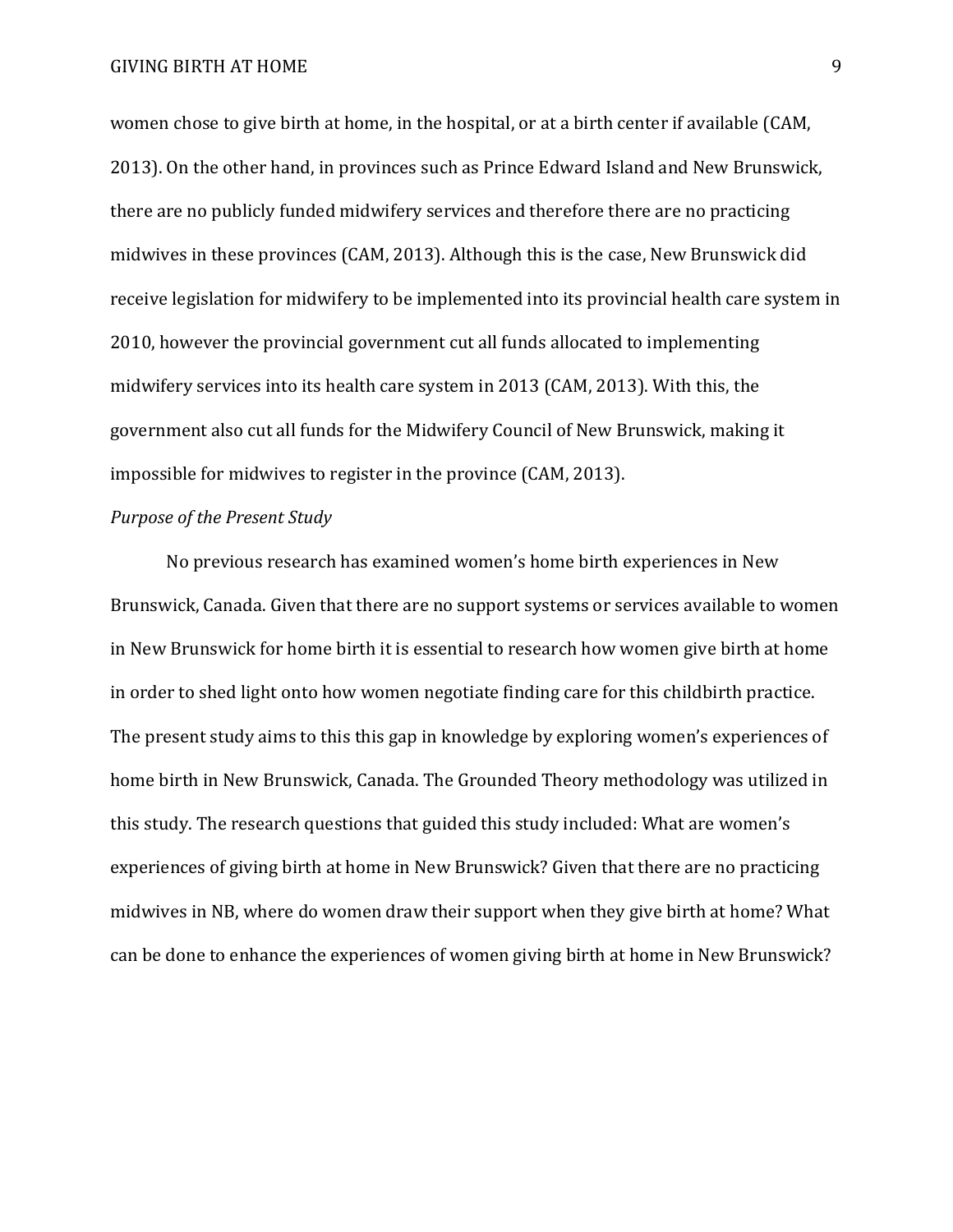### Methods

# *Grounded theory Methodology*

The Grounded Theory methodology structures the design of the present study (Glaser & Strauss, 1967). Grounded Theory is an exploratory methodology used in the social sciences (Stebbins, 2001) that allows researchers to derive theory based on research data (Glaser & Strauss, 1967). Grounded theory is inductive in nature and it allows theory to originate directly from research participants' personal accounts and lived experiences (Glaser & Strauss, 1967). Grounded theory allows researchers to identify concepts, or common themes, among participant's experiences, which are coded into categories and their properties (Stebbins, 2001; Glaser & Strauss, 1967). Moreover, categories are utilized to illustrate concepts, which are theoretical abstractions about what is going on in the data (Glaser & Strauss, 1967). Therefore, categories and their properties serve as the foundation of a grounded theory and are directly derived from the research data (Glaser & Strauss, 1967).

Grounded theory is inclusive to both quantitative and qualitative studies, however the nature of the present study is qualitative. Grounded theory methodology is a stark divergence from the positivist tradition of research that involves solely the verification of previous theories (Glaser & Strauss, 1967). One of the main benefits of grounded theory is the richness of the data obtained and the applicability and usefulness of the theory generated (Glaser & Strauss, 1979; Stebbins, 2001). The richness is of data is attainted because of the fact that categories emerge in the data naturally and they are not influenced by concepts in previous theories (Glaser & Strauss, 1967).

One of the pillars of the Grounded Theory methodology is that researchers engage in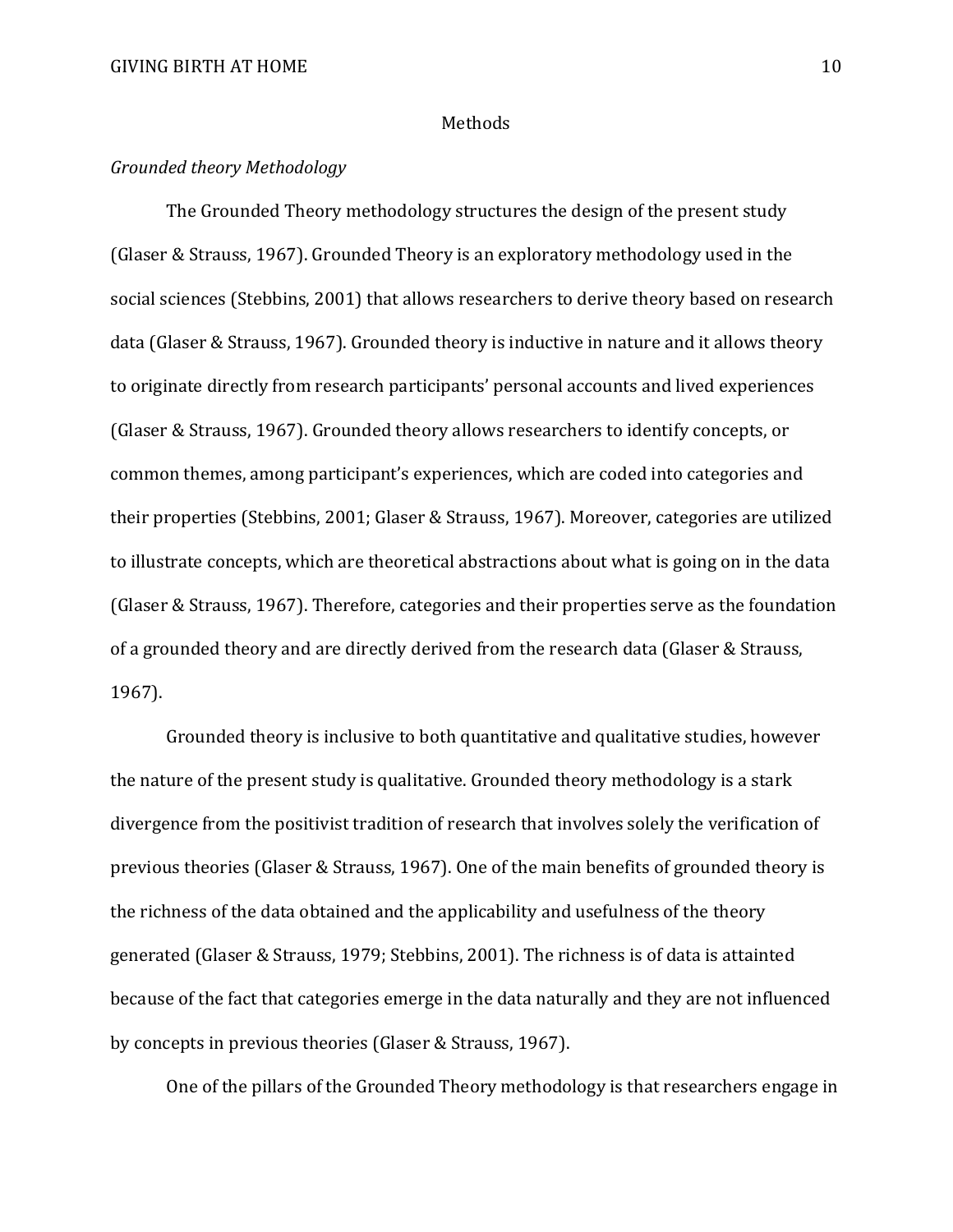theoretical sampling throughout the research process (Glaser & Strauss, 1967). Theoretical sampling is the process of data collection in which the researcher jointly collects, codes, and analyses data and in order to decide what data to collect subsequently and where to find that data in order to develop the theory as it emerges (Glaser & Strauss, 1967). Theoretical sampling can involve collecting data on many different groups in order to theorize one phenomenon (Glaser & Strauss, 1967). Glaser and Strauss argue that comparing differences and similarities among groups urges researchers to generate categories and their properties and understand the interrelations among the data. This is a lengthy process that often involves concatenating many studies on the same topic (Stebbins, 2001). Concatenation of studies can take years, or even decades, of work on the part of the researcher (Stebbins, 2001). The present study reflects the initial stage of research in a grounded theory study that involves exploring a sample of women that has not been researched yet to date.

# *Data Collection*

Eight women took part in this qualitative research project. All of the participants had given birth in their home in New Brunswick, Canada. Although some participants also had prior hospital births and multiple home births, the selection criterion was that they had given birth at home in New Brunswick within the previous two years at the time of being interviewed. Some participants also had previous hospital births in other Canadian provinces, and some women had previous home births in other Canadian provinces as well. Participants were primarily recruited by disseminating posters on Facebook groups that were directly aimed towards childbirth or home birth in New Brunswick. The snowball, or word-of-mouth, method was also used to recruit participants. This usually occurred when a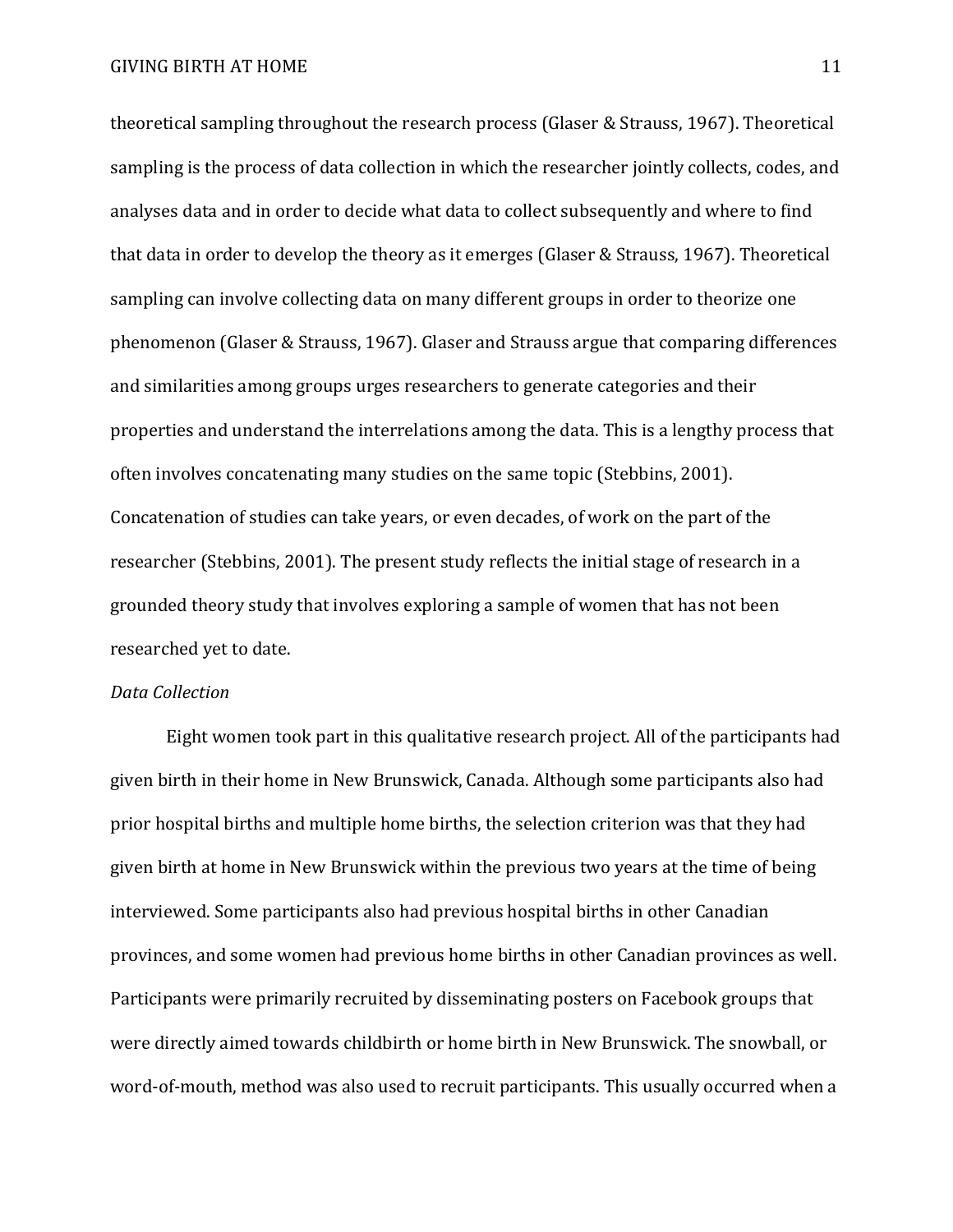participant took part in the study and shared her experience with other women in her home birth community. Women who took part in this study ranged in age from 25 to 43 years, with a mean age of 32 years.

| Pseudonym | # Home Births | # Hospital births | # Births outside of |
|-----------|---------------|-------------------|---------------------|
|           |               |                   | New Brunswick       |
|           |               |                   | (home or hospital)  |
| Monica    |               |                   |                     |
| Zoe       |               |                   |                     |
| Sophie    |               |                   |                     |
| Emily     |               |                   |                     |
| Jayme     |               | $\mathfrak{D}$    |                     |
| Serena    |               |                   |                     |
| Mindy     | 3             | $\overline{2}$    |                     |
| Bonnie    | າ             |                   |                     |
| Total     |               |                   |                     |

Table 1: Women's Birth Locations (Home vs. Hospital)

In-depth semi-structured interviews were conducted with participants. By conducting qualitative interviews, I was be able to capture their birthing journeys, starting with their first pregnancy and birth to their most recent birth. This allowed me to understand their overall birthing experiences whether or not the birth took place at the hospital or at home which was beneficial for me to understand how participants decided to birth at home. The interviews were comprised of three sections. The first was a demographic section in which participants were asked to provide their demographic information, which facilitated the building of a rapport between myself as the researcher, and the women as participants. Furthermore, it allowed me to determine the presence of any prevalent patterns across participant's background information. The second section consisted of the interviewee providing the researcher with their birthing story beginning with their first birth and walking me through all of their birthing experiences. The third section consisted of me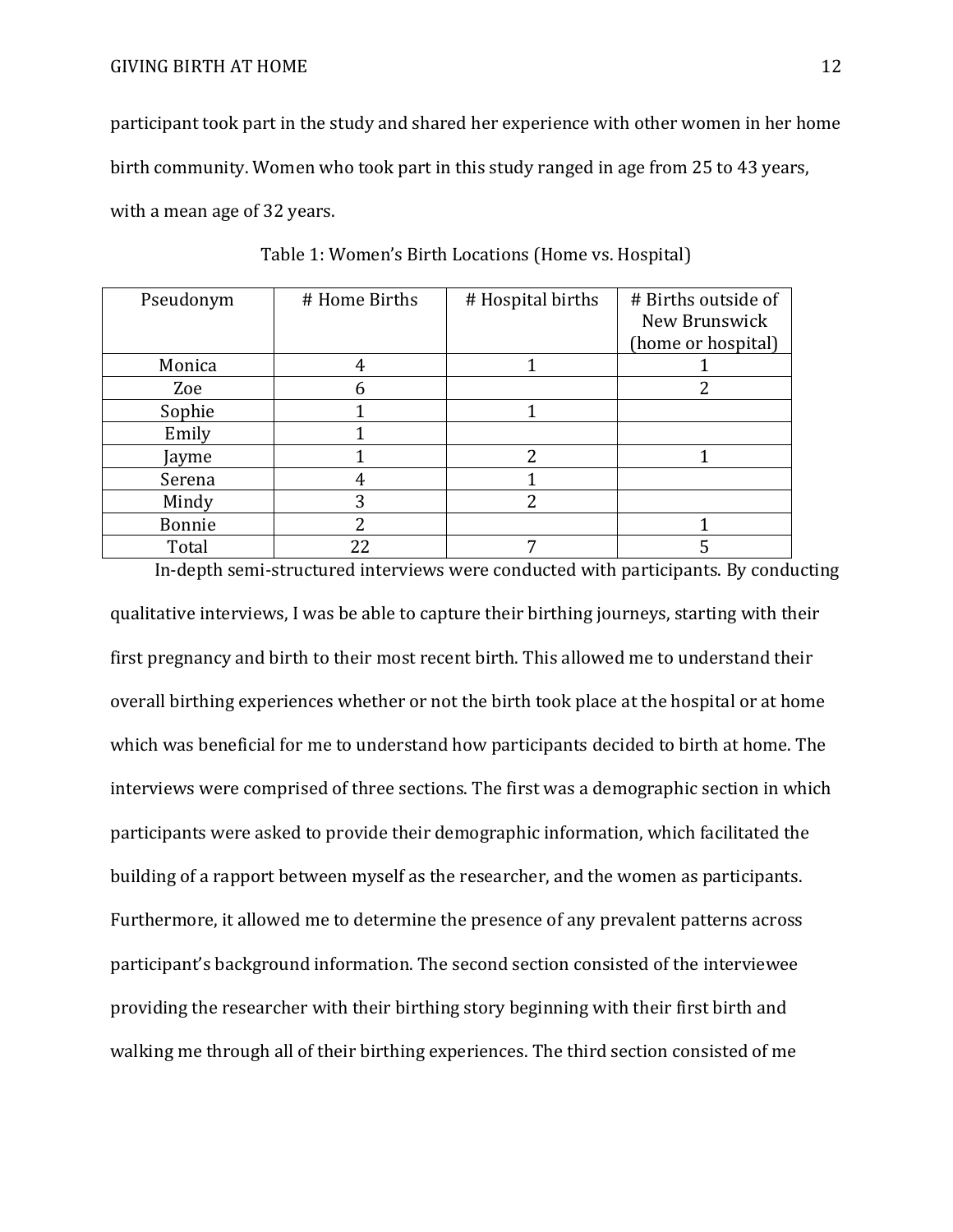#### GIVING BIRTH AT HOME 13

exploring any perceived gap in the coverage of the women's birthing stories and asking additional questions from the interview guide about their stories.

The interviews were face-to-face and took place at a time that was convenient for both the participants' and myself. Ethical approval for this project was obtained at Athabasca University (REB # 21735). The interviews began with participants being asked to sign an informed consent form in which they also consented to the interview being audio-recoded. The consent form covered the fact that they could terminate the interview at any time, refuse to answer any question, and that their personal information would remain confidential and their anonymity would be protected in any presentation of the data. At the end of the interviews, participants were given a debriefing letter in which they were given some follow-up information on the study and asked if they had any questions or concerns regarding the interview or research. Women were also asked if they were interested in receiving the results from the study when they become available.

### *Data Analysis*

After the interviews were audio-recorded they were later transcribed and sanitised. This meant that any identifying information relating to the participant, such as names and locations, were changed to pseudonyms. This is when I conducted theoretical sampling (Glaser & Strauss, 1967) in which I interviewed participants, read transcripts, and analysed data simultaneously data in order to determine what questions I should be asking future participants, and which concepts were most salient in women's home birth stories. Field notes were also taken during interviews and memos were recorded sporadically throughout the analysis in order to record my thoughts, feelings, and reactions to the data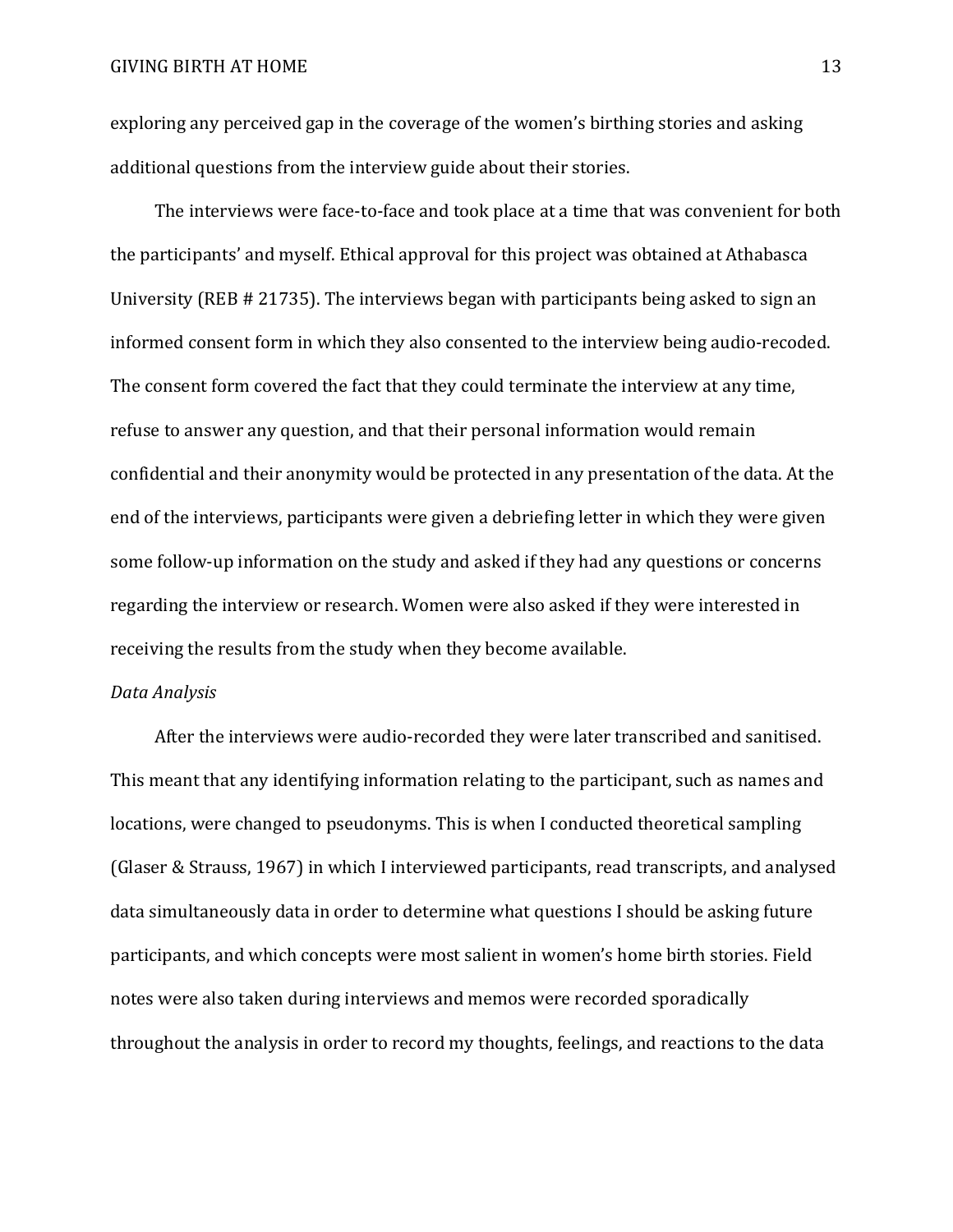and research process. After coding and re-reading all of the interviews categories and properties emerged out of the data.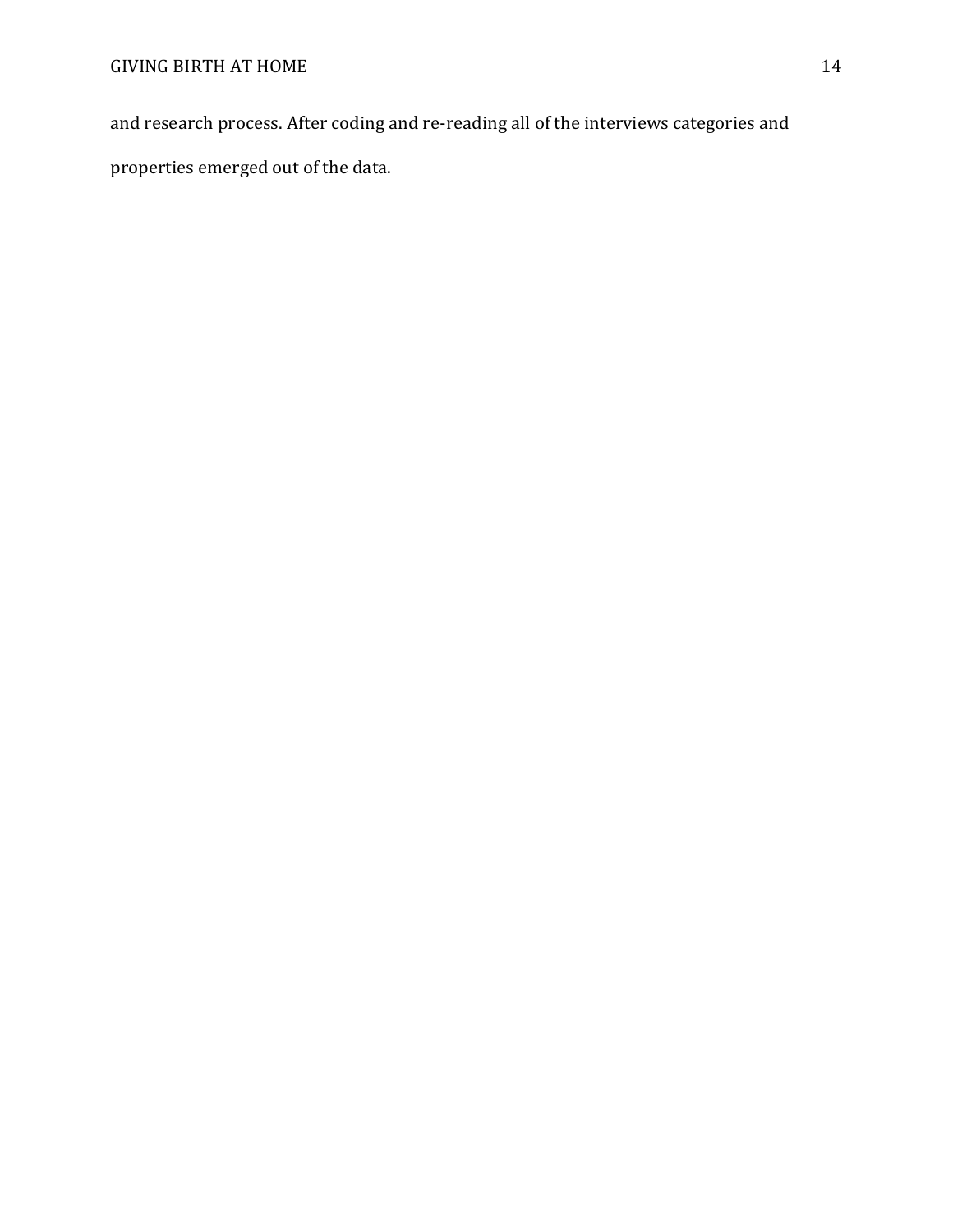### Results

## Table 2: Overview of Results

| Categories                      | Properties                                                                           |
|---------------------------------|--------------------------------------------------------------------------------------|
| Previous hospital experience    | -Negative/traumatic first childbirth/miscarriage<br>experience in the hospital       |
| <b>Becoming Educated</b>        | Attending workshops on homebirth, going to home<br>birth support groups              |
| <b>Resisting Medicalization</b> | Opting out of routine tests during pregnancy, not<br>receiving check-ups after birth |
| Home birth Support              | Hiring home birth attendants or giving birth<br>unassisted                           |
| <b>Birth Philosophy</b>         | Natural, physiological process, birth as a woman's<br>rights issue                   |

*Previous Hospital Experience*

The first category that emerged out of women's home birth stories was that many participants had previous hospital birth experiences prior to giving birth at home. Many of the participants in this study knew that they wanted natural and non-medicalised childbirths however they went to the hospital to give birth to their first child. These women revealed that they did not realize that home birth was an option in New Brunswick and therefore they went to the hospital for care during their first childbirth. The women who had previous childbirths that took place in the hospital reported their births being either negative, traumatic, or subpar experiences. Some participants also had traumatic miscarriages in the hospital context. These previous hospital experiences took place not only in New Brunswick, but in other Canadian provinces as well.

The participants in this study wanted natural and non-medicalised birth processes however, when they went into the hospital their expectations and plans were not met. Women reported that they continually had to comprise their needs with the hospital staff, and ended up enduring medical interventions and medications that they originally wanted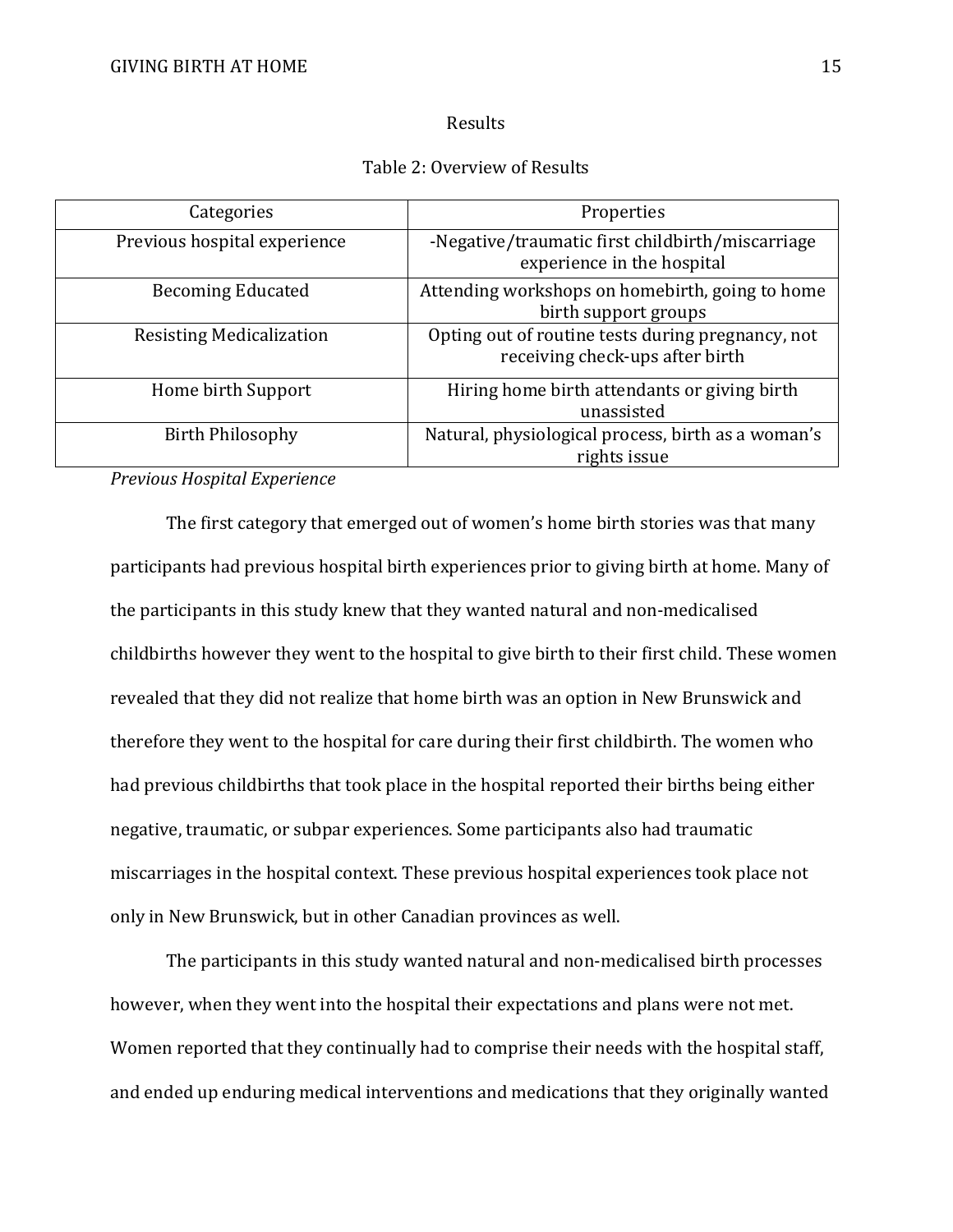to avoid. Due to the fact that women's expectations for their birthing process were hastened in the hospital many women reported feeling disempowered and demoralized after giving birth in this context. Some participants also described their hospital birth or miscarriage experiences as traumatic because of the negative treatment they received from hospital staff. Some women revealed that their hospital birth experience caused them to have posttraumatic stress disorder after birth that lasted months after their baby was born. Zoe's quote below illustrates her traumatic experience of miscarriage in a hospital outside of New Brunswick.

*I just sort of thought that there was something wrong and I figured I should go to the hospital because that's sort of what is done in that situation and my experience of miscarrying in the hospital was absolutely horrific. I was treated like dirt, I was sneered at by the hospital staff, and then when I asked the staff if I could have the foetus I remember the doctors and nurses starring down on me in bed and the doctor looked at me and said, "why would you want that? It's dead tissue, its been disposed of." That experience was so horrific and very traumatic.* (Zoe)

When women discussed their previous hospital birth experiences they also revealed a disdain for hospitals procedures and policies that they felt were not beneficial to them or their infants. These policies included: scheduled breastfeeding, having their abdomens pushed on after delivery, and taking their infant away to the Neo-natal Intensive Care Unit (NICU) for health check-ups after birth. Many of the participants thought these policies were detrimental at a time when they wanted to develop a bond with their newborn infants and they believed the hospital procedures were actually not favourable for their infant's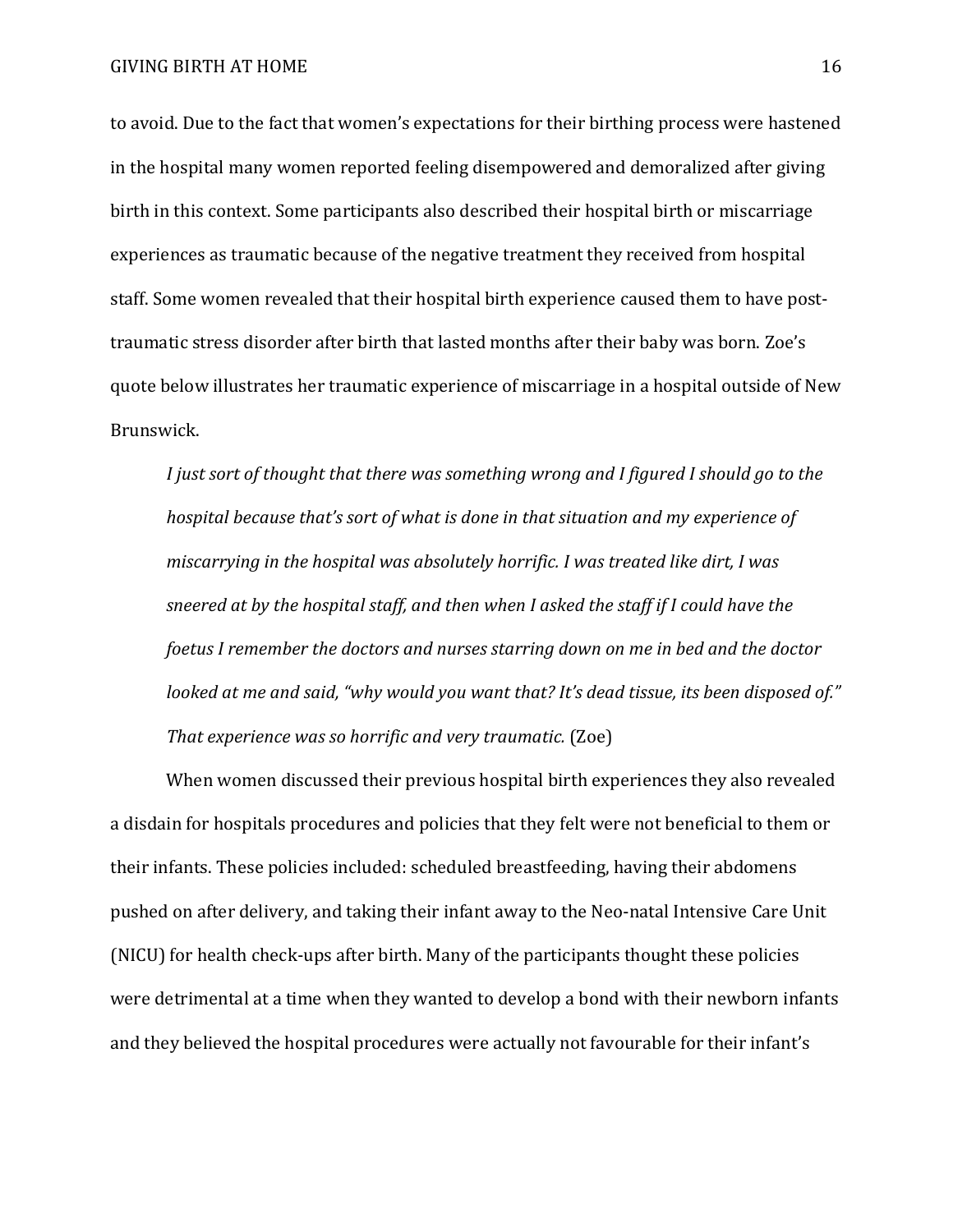health. Serena depicts below how the policies in the hospital reflect an institutional machine.

*They were professionals just going about their day and I was part of the puzzle and I kind of sensed a little bit of fear like always trying to stay one step ahead in case something went wrong. I just felt like I was part of this big well-oiled institutional machine or something we do all our tests on you, we are going to get the baby, clean up, we do these things and then send you on your way* (Serena).

### *Becoming Educated*

The second category that emerged in women's home birth stories was that they became active participants in their care during their subsequent pregnancies by becoming educated on home birth. Given the negative childbirth experiences women had previously they decided to do research when they got pregnant a second time in order to ensure that they would have a natural childbirth. Many women did research on home birth and became aware of home birth communities in New Brunswick and joined groups that were organized by home birth advocates. Once women became aware of the support groups for home birth in New Brunswick they decided they wanted to give birth at home and became educated on the process. This involved women taking part in home birth workshops and attending home birth meetings. Sophie illustrates her experience of becoming educated in the quote below.

*It was just eye opening [going to home birth meetings], it blew my mind, it's all the things that I didn't really think of before and hearing these women talk about it, it was like "oh my god." Just simple things like you don't have to cut the chord, you know what*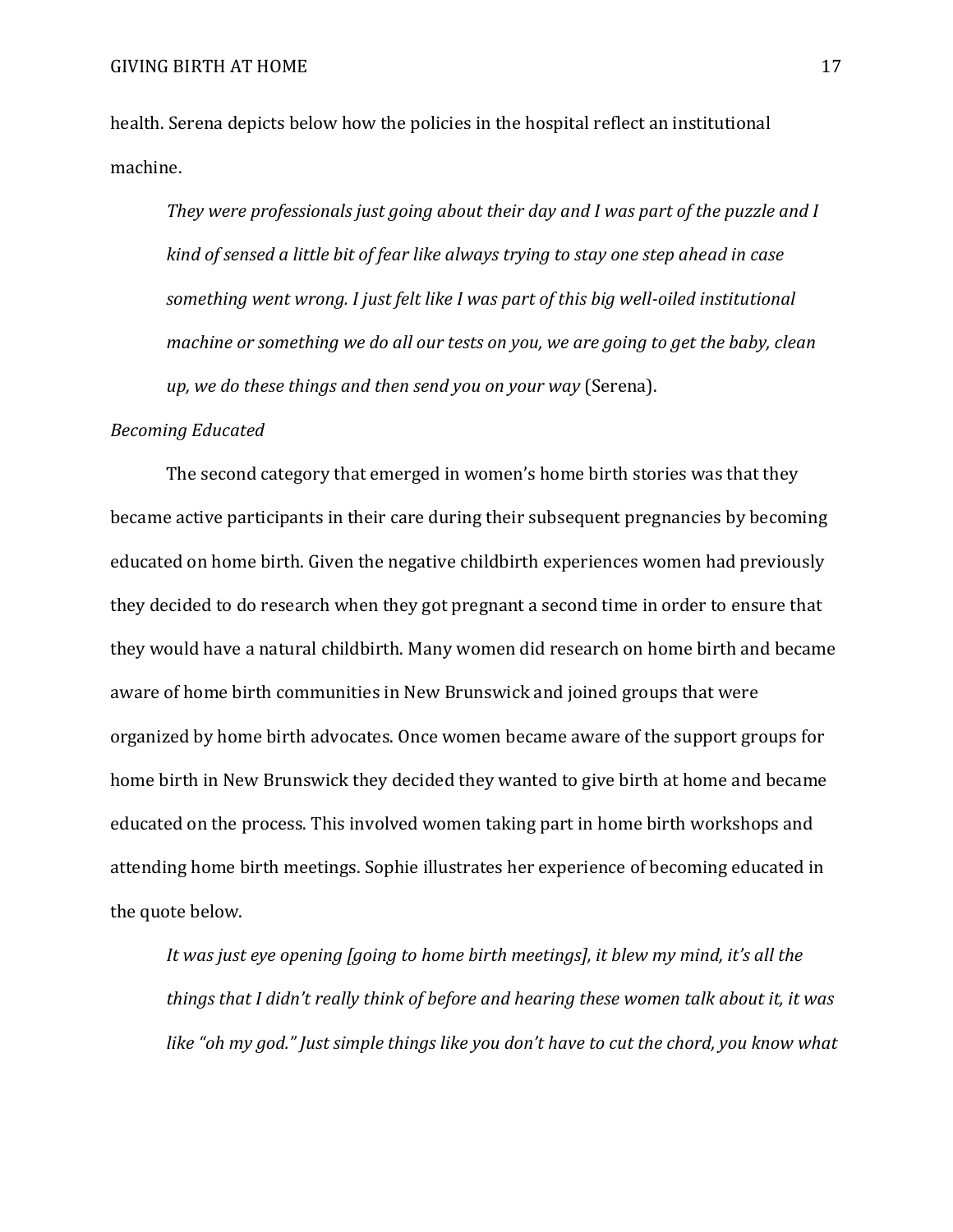*it's even better if you don't cut the chord right away, it was just things that I hadn't really thought of before, and I found it empowering and very helpful* (Sophie).

Many of the women were introduced to home birth attendants in these home birth communities and hired them to assist them during their home birth. Further, once they hired their birth attendants they met with her prenatally and she further educated the participants on home birth and supplied women with resources to aid them during their labour and birth.

#### *Resisting Medicalization*

The next category that emerged out of women's home birth stories was women resisting medicalization. After women became educated on home birth from their home birth communities and their home birth attendants they decided to start opting out of routine medicalised care during pregnancy, childbirth, and the post-partum period. This involved women opting out of prenatal screening tests that are deemed necessary by health care professionals such as: gestational diabetes tests, blood tests, tests for vaginal bacteria, and ultrasounds. Women also refused to being weighed and having their fundal height measured at doctor appointments. After becoming informed on the risks of tests (i.e., ultrasounds), and becoming educated on the low risk of having complications (i.e., gestational diabetes) women were confident in their decisions to opt of routine medical checks. However, women revealed that nurses and doctors treated them negatively and made them feel like delinquents for resisting medicalization. Women also reported that when they dismissed these medical tests doctors (i.e., obstetricians) and nurses tried to scare them into doing the tests by highlighting the risks of not having tests done. Participants highlighted how the medical professionals attempted to coerce them into these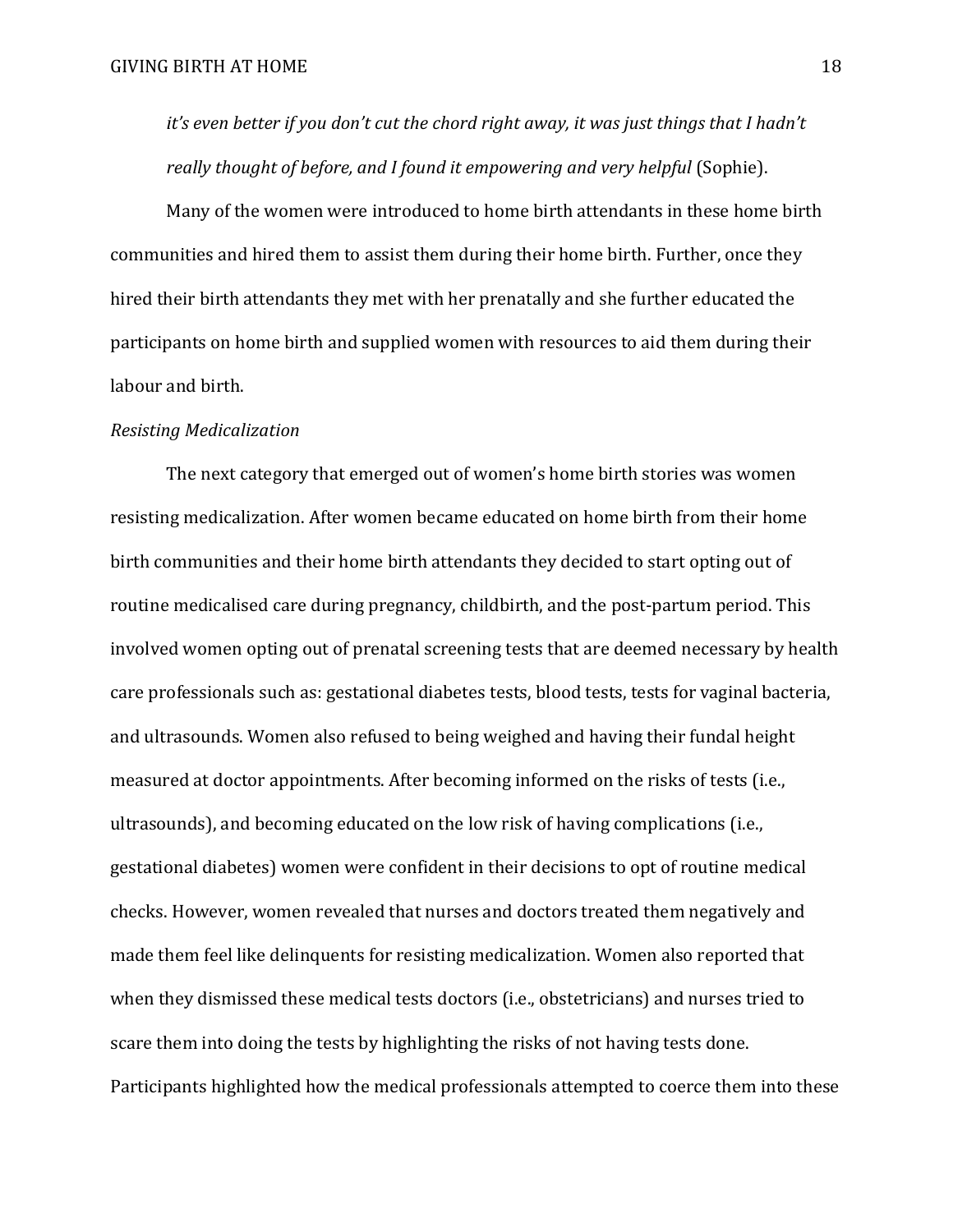tests when they refused them. Zoe's quote illustrates her experience resisting medicalization.

*It was very hard for me to attend those prenatal sessions, because I would arrive and they would say, "okay dear, we would like to weigh you now," and I would say "no, I am fine, I don't need to be weighed," and they would say "oh well its part of our policy," and I would say "yeah that's fine, I am declining." Then they would say, "well its time for an ultrasound," and I would say, "no thanks I am not having an ultrasound." Each appointment would involve them bringing in the obstetrician, who would sit down and have a nice talk with me to explain to me why I am wrong. It was just this incessant coercion; I cannot use another term, just pure coercion. So they found me infuriating, and I found the whole process infuriating* (Zoe).

Many women also opted out of meeting with obstetricians and other doctors during their pregnancies and post-partum periods because they believed that they were healthy and did not have symptoms that warranted medical attention. Many women also resisted medicalization by monitoring their own prenatal care that was characterised by eating healthy, getting adequate exercise, and resting well. Women also resisted medicalised postpartum care. For example, women reported having vaginal tears after childbirth and leaving them to heal on their own rather than receiving stitches. Women used techniques such as keeping their legs closed and bathing in herbal remedies to heal their vaginal tears. Women also felt confident in knowing their bodies and knowing if something was wrong, and therefore decided not to get their own health status monitored after giving birth at home. Moreover, if women did want a second opinion on a complication, such as vaginal tearing, they would ask their birth attendants to observe their tears and give them their opinion.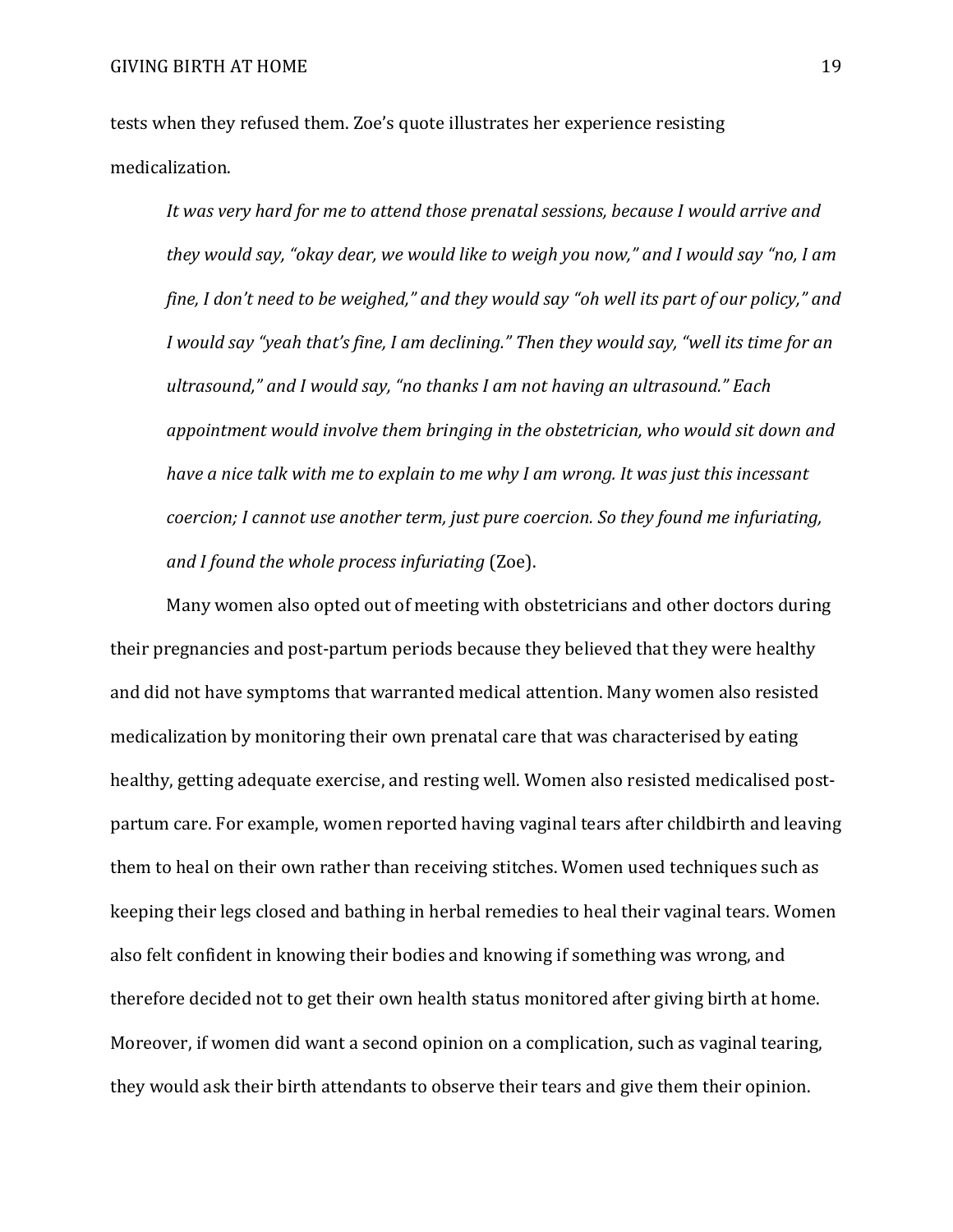Although participants actively resisted medicalization during their pregnancies, home births, and post-partum periods they often discussed their natural, home birth experiences in comparison to their own medicalised births or medicalised births they had witnessed. For example, women revealed that they did not go into labour until they were at least forty-two weeks pregnant and they waited to go into labour spontaneously or used natural labour induction techniques (i.e., herbal remedies). The participants discussed how their ability to make an informed choice to wait until their bodies went into labour naturally (or wait until their babies were ready to come out) would have been dashed if they had been in the hospital to give birth. A quote by Monica illustrates how she compared waiting for her baby to come naturally to what she believed would have happened if she was in the medicalised context:

*I had a lot of people caring and they were not threatening or pressuring me, there was no threatening about the baby dying there was no, "you are overdue, we need to induce," there was none of that, it was just the baby is going to come when the baby comes* (Monica).

The notion that women who birth at home compare their experiences to medicalised birth has been echoed in previous literature (e.g., Miller, 2009; Chadwick & Foster, 2013; Chadwick, 2014). For example, Miller (2009) argues that because of the dominance of the medical discourse surrounding childbirth women who give birth unassisted by anyone describe and compare their experiences to the medical model even though their aim is to resist it entirely. Moreover, women draw on medical discourse by the language they use to describe their home birth experiences (Miller, 2009), and women make sense of their birth experiences and tell their stories by negotiating the medical discourse with alternative and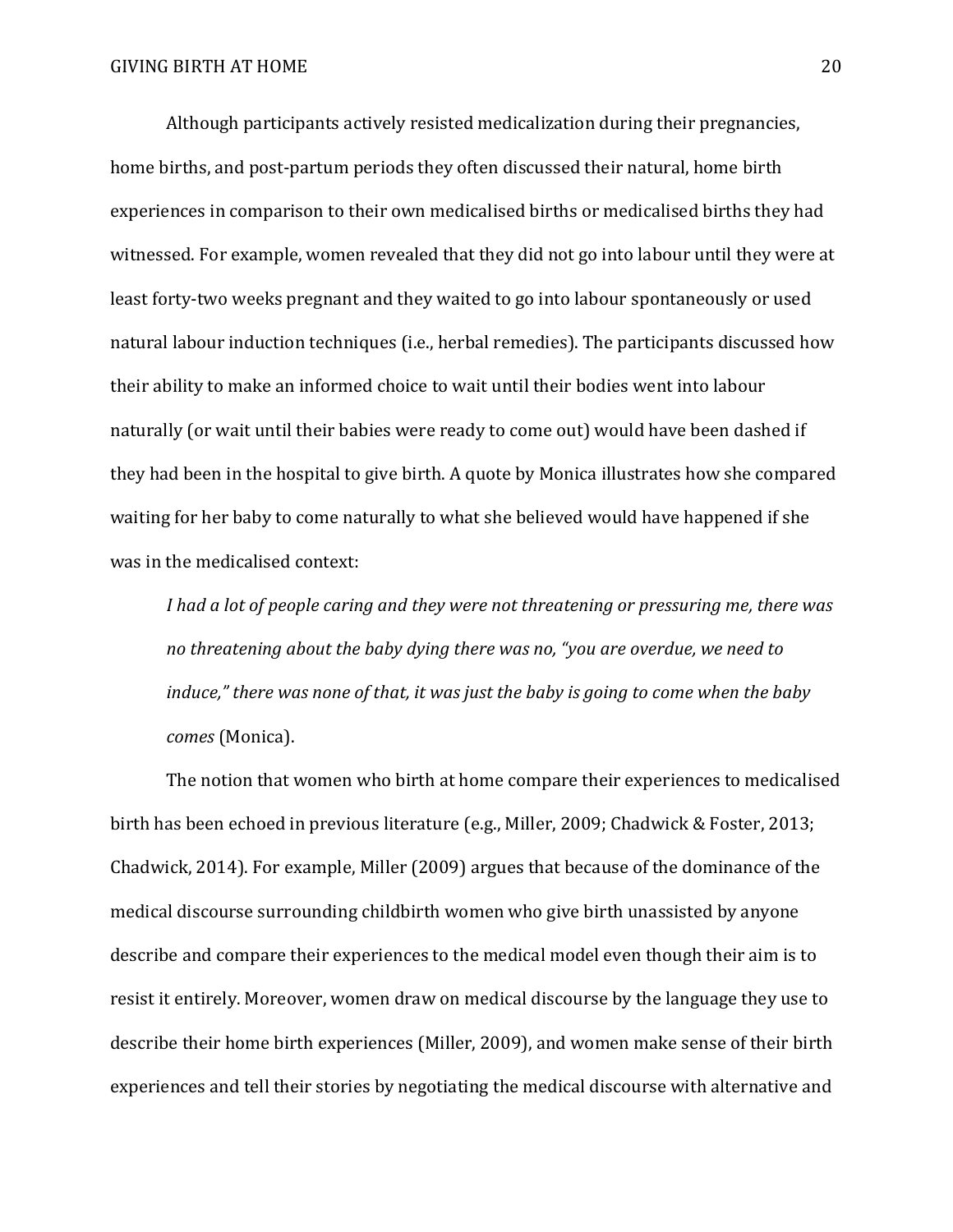relegated discourses of natural childbirth (Chadwick & Foster, 2013). Chadwick (2014) also found that women who give birth at home in South Africa experience home birth as fun, pleasurable, and normal, disrupting the socially pervasive notion of childbirth as a horror story or a medical event prone to dysfunction and complication. However, Chadwick discusses how these positive home birth stories can be paradoxical. She argues that on the one hand positive home birth stories are important for providing counter stories to pervasive medicalised birth stories, however they can also be silencing to traumatic birth stories. Moreover, she argues that home birth stories can be linked to disempowering natural childbirth discourses that require women to have good birth experiences in order to succeed as good mothers (Chadwick, 2014). Although it could be the case that women give birth at home in order to meet ideological expectations of being a good mother (Chadwick, 2014), the participants in the present study emphasized their ability to make informed choices for themselves and their babies my becoming educated and resisting medicalization. For participants in this study, having authority over their home birth experiences was the bottom line and the pathway for this to happen was to make informed choices regarding their care.

# *Home Birth Support*

Another category that emerged out of women's home birth stories was the importance of their home birth support. Many of the women in this study hired home birth attendants to assist them during their birth and paid them out of pocket for their services. Women depicted the support they received from their birth attendants positively. Women appreciated how their birth attendants took the time to develop a relationship with them and their partners prenatally. Further, women were happy with the treatment and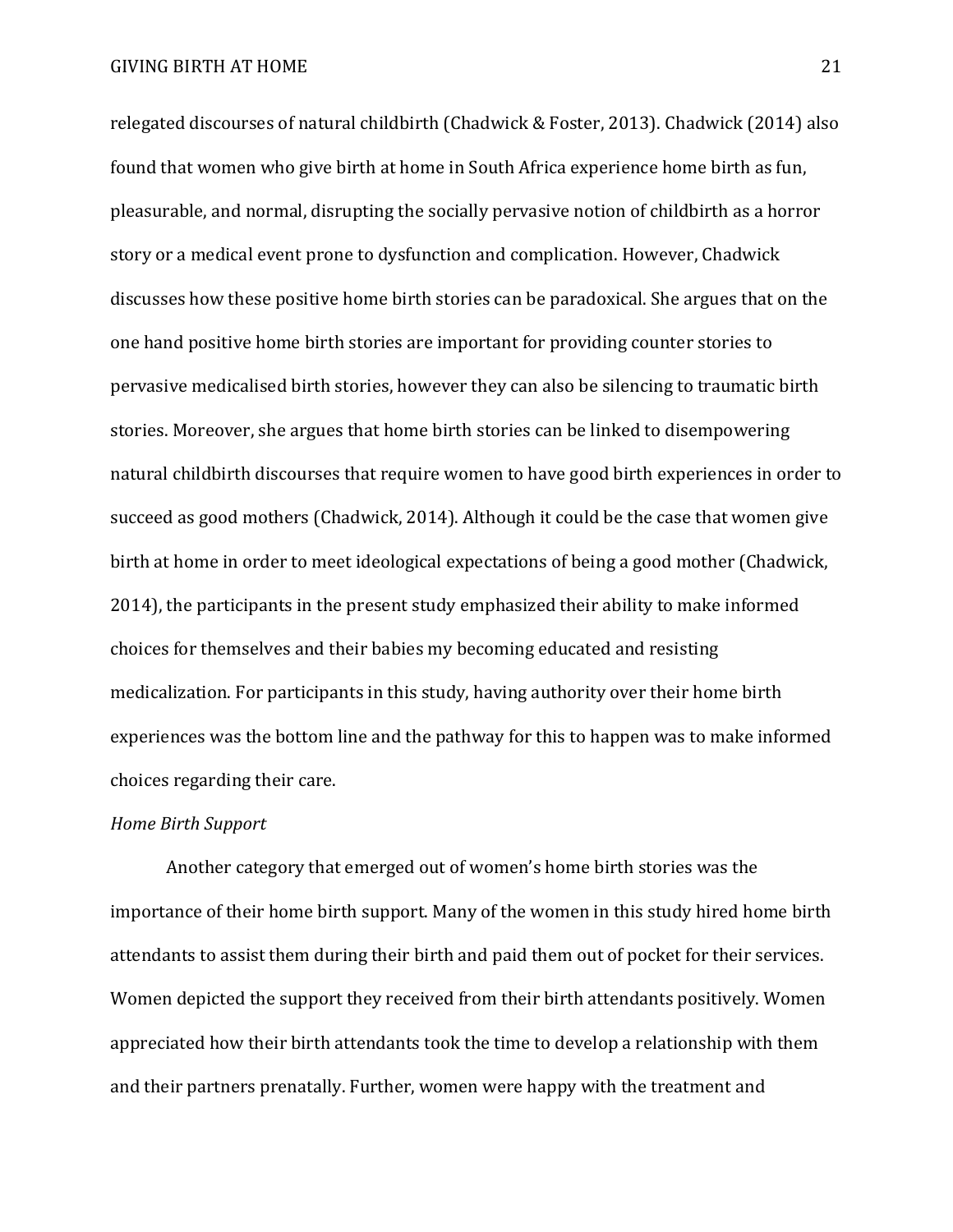assistance they received during their birth process by their birth attendants. Women revealed their birth attendant were "hands off" in the sense that they did not provide any medical assistance (i.e., vaginal checks) to them. But rather, birth attendants were there solely for the purpose of supportive encouragement and to take care of the environment during the birth process. Some of the tasks they covered were making sure women were drinking water during labour, preparing birth pools, helping women find a comfortable position while birthing, helping women to breath through contractions, cleaning up sheets and/or pools after birth, and doing women's laundry. Women were extremely happy with the home birth support they received as illustrated in Emily's quote below.

*Oh my gosh my birth attendant was my little guiding light, she was so good and because I was starting to breath too heavy or maybe making more sound which I didn't need to be, she was just bringing me back down and it was really relaxing* (Emily).

Women felt that the support they received from their birth attendant was well worth what they paid for, however many women only hired a birth attendant for their first home birth experience because of the cost. Moreover, women felt comfortable giving birth all on their own, also known as unassisted childbirth (Dannaway, & Dietz, 2014), after having a home birth assisted by a birth attendant. Women decided to give birth unassisted because they realized they could do it on their own and felt they didn't need assistance from anyone and they underscored the importance of trusting their bodies to give birth. Although some women had unassisted childbirth experiences they still wished to have family and friends in their house be part of the birth experience. When women were talking about their home birth support it was clear that they had positive and peaceful home birth experiences, whether they were assisted by birth attendant or unassisted. All of the women also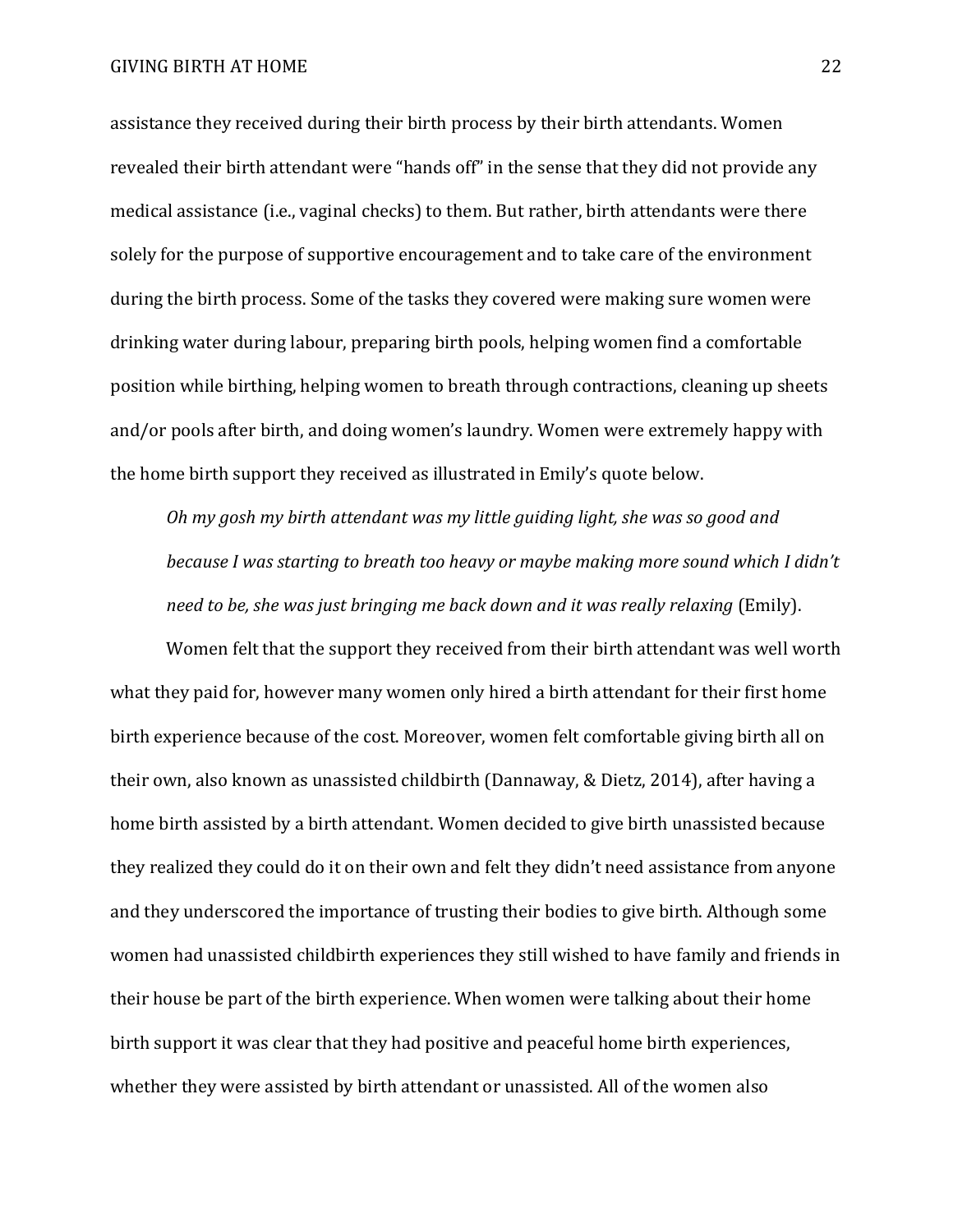reported feeling empowered after giving birth at home and felt that there infant had a positive and gentle start to life. Some women reported feeling ecstatic and euphoric after giving birth at home, and many women reported feeling on top of the world. Zoe discusses her emotions when she gave birth at home.

*It was just transient; I was flooded with the most intense feelings of joy, and ecstasy and relief and adoration for this tiny baby . . . I felt really in love with the process and everyone who was there, it was completely life changing and I think the experience of feeling so powerful and so happy really, that first birth completely changed my life* (Zoe).

Interestingly, many of the women in this study were stumped when I asked them if there was anything that would have made their home births better, or what they would have changed about their home birth experiences. Women revealed that they would change nothing about their births and that nothing could enhance their experiences. Moreover, they believed they were the best birth experiences they could have possibly had. Women discussed receiving individualised, personalized, and woman's centred care from their home birth attendants, which they believed, was imperative for their childbirth experiences.

## *Birth Philosophy*

The last category that emerged out of women's home birth stories was a shared philosophy regarding birth. Women's birth philosophy regarded how they believed birth occurs and how it should be managed after experiencing their home birth. Women developing the philosophy that birth is a natural, physiological process and that it is best to be left alone to occur spontaneously. Many women also considered birth as a sacred event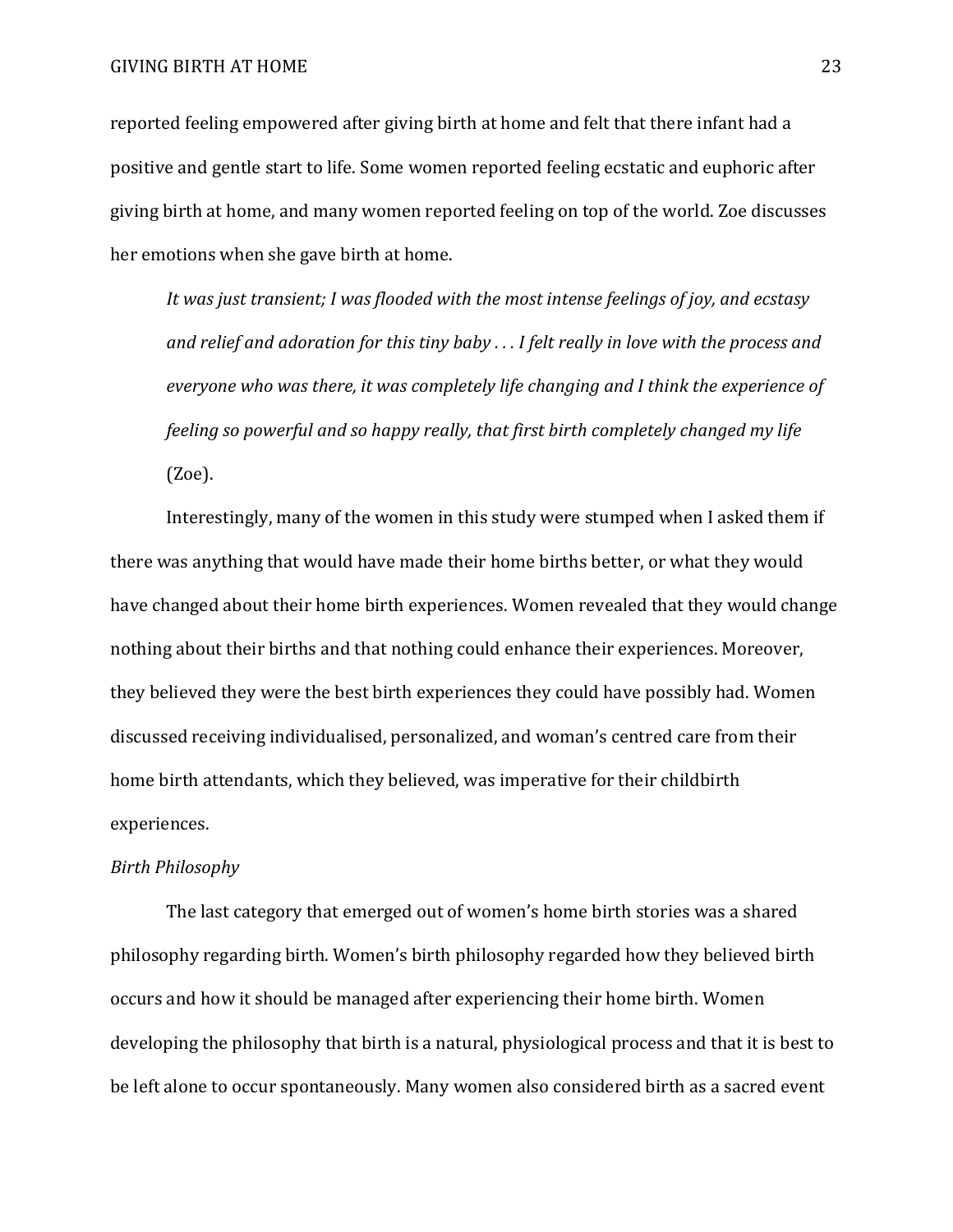that should take place in a similar setting as when they conceived their child. For example, many women reported giving birth at home with their lights dime, candles lit, and in a quiet environment, similar to the level of intimacy they had during conception. While some women wanted to have the support of their birth attendants or partners, some women also described labouring and giving birth in a room all by themselves while their families were in another room. Participants highlighted the necessity for birth to occur on its own without any disruptions as illustrated in Monica's quote below.

*I don't want anyone there while I am labouring which is why I go to bathrooms . . . I learned very early that I am not someone that you help have a baby* (Monica).

Women also shared a common viewpoint after their home birth experiences regarding how birth represents a fundamental woman's right issue. Women believed that birth is a fundamental woman's right issue because they believed women should be treated as smart enough to have the responsibility and authority to choose where she gives birth (home versus hospital) and with whom (i.e., family, friends, birth attendant) she gives birth. Similar to previous research (Rúdólfsdóttir, 2000) women in this study also highlighted the importance of birth as a life altering experience in a woman's life affecting her physically, emotionally, and spiritually. Below Serena illustrates how she views birth as spiritually moving.

*I think that there is something extra sensitive and special and deep for women that really touches down to her soul when she gives birth* (Serena)*.*

Lastly, a sensitizing concept that participants discussed was their belief that midwifery services were not the answer to medicalised birth in New Brunswick. Participants discussed the fact that midwives are still medical professionals that have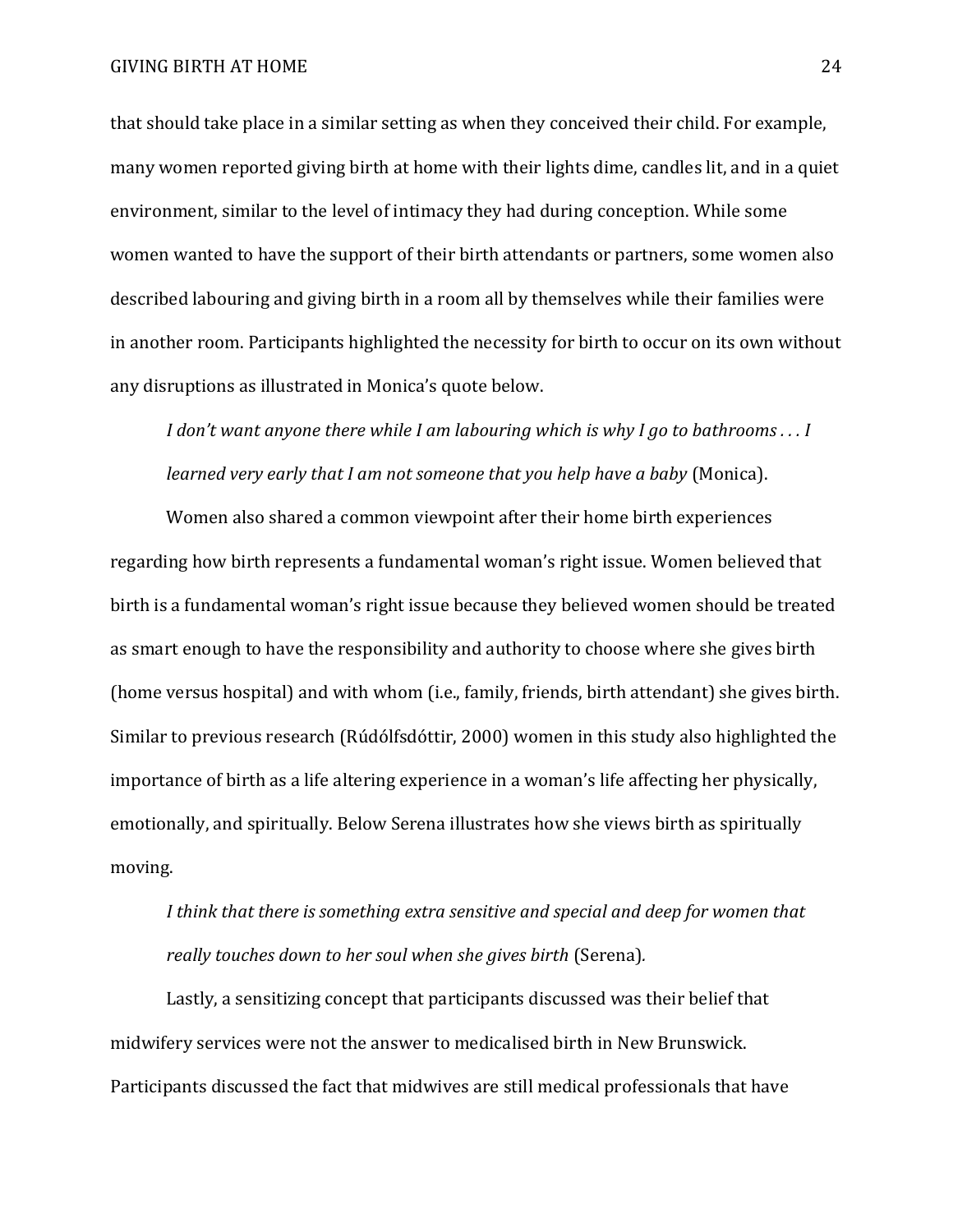policies they have to follow whether they attend hospital or home births. Moreover, participants believed that a woman could not have full authority over her birth when a midwife had guidelines to follow, such as not being able to attend a home birth if the woman was overdue (over 41 weeks pregnant).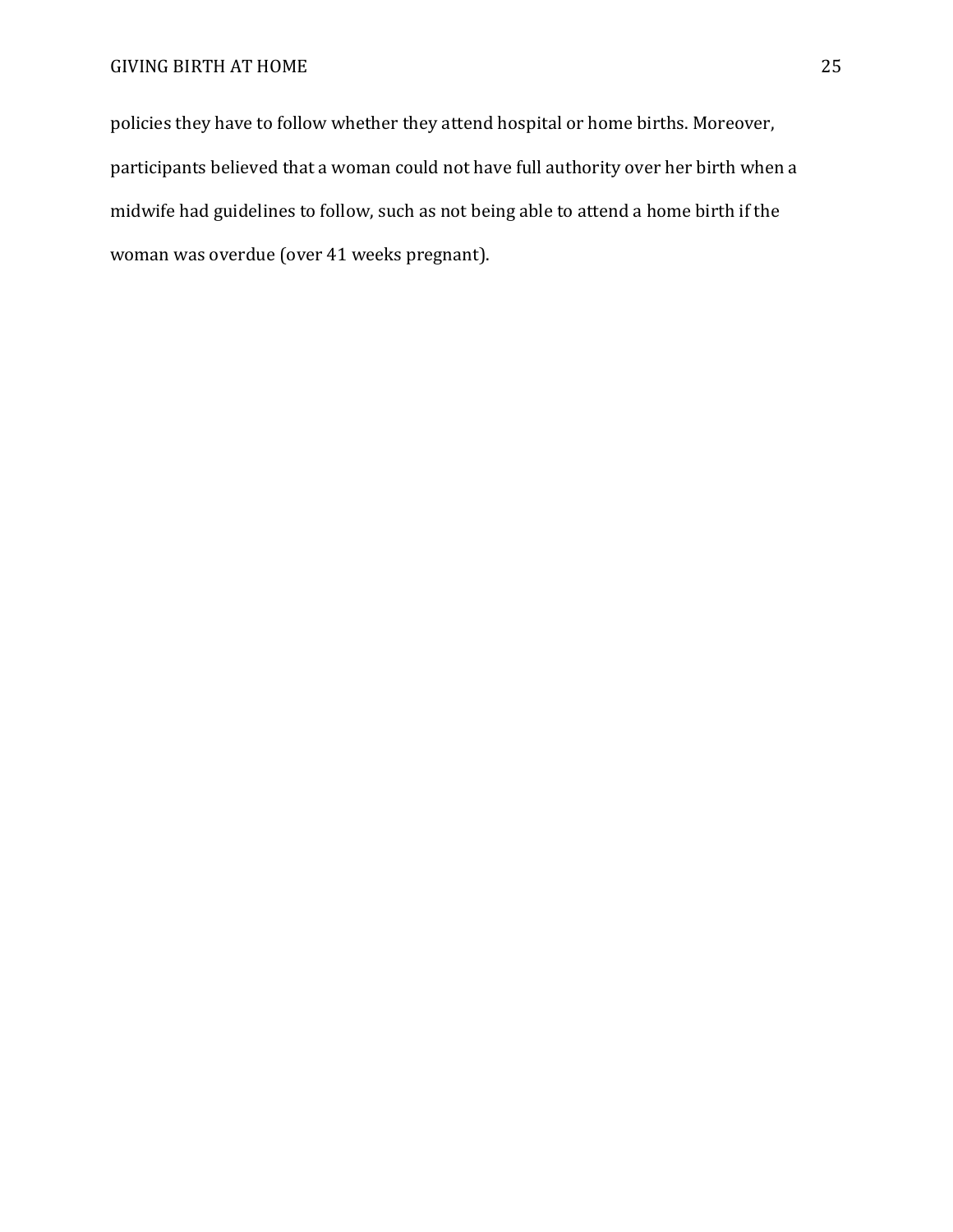#### Discussion

The purpose of the present study was to explore women's home birth experiences in New Brunswick, Canada. Previous research has revealed that women endure negative experiences when giving birth in Canadian hospitals (Fox & Worts, 1999; Rosenthal, 2006; Jimenez, Klein, Hivon, & Mason, 2010; Verreault et al., 2012), yet women who give birth at home in Canada tend to have positive experiences (Janssen, Henderson, & Vedam, 2009; Hutton, Reitsma, & Kaufman, 2009; Murray-Davis et al., 2012). However, this research has focused on how midwives played a crucial role in women's home birth experiences. Furthermore, this previous research was conducted in provinces that have publicly funded midwifery services available to women if they wish to give birth at home. However, none of this research focused on exploring the experiences of women who give birth at home in New Brunswick where midwifery services are not available. As well, no research has examined where women draw social support to make the decision to give birth at home and who they receive support from during their home birth experiences in New Brunswick. Thus, the present study provides insights into 1) women's decision making processes to give birth at home, 2) women's strategies to find support and knowledge to give birth at home, 3) women's overall childbirth stories (i.e., home and hospital experiences), and 4) how they think about their overall childbirth experiences.

## *Overview of Findings*

Women's childbirth stories represented journeys in which they navigated their paths to home birth similarly. Women's journeys began with undergoing childbirth or miscarriage experiences in the hospital that were traumatic, negative, or subpar. Women wanted natural, non-medicated births and their expectations were not met in the hospital.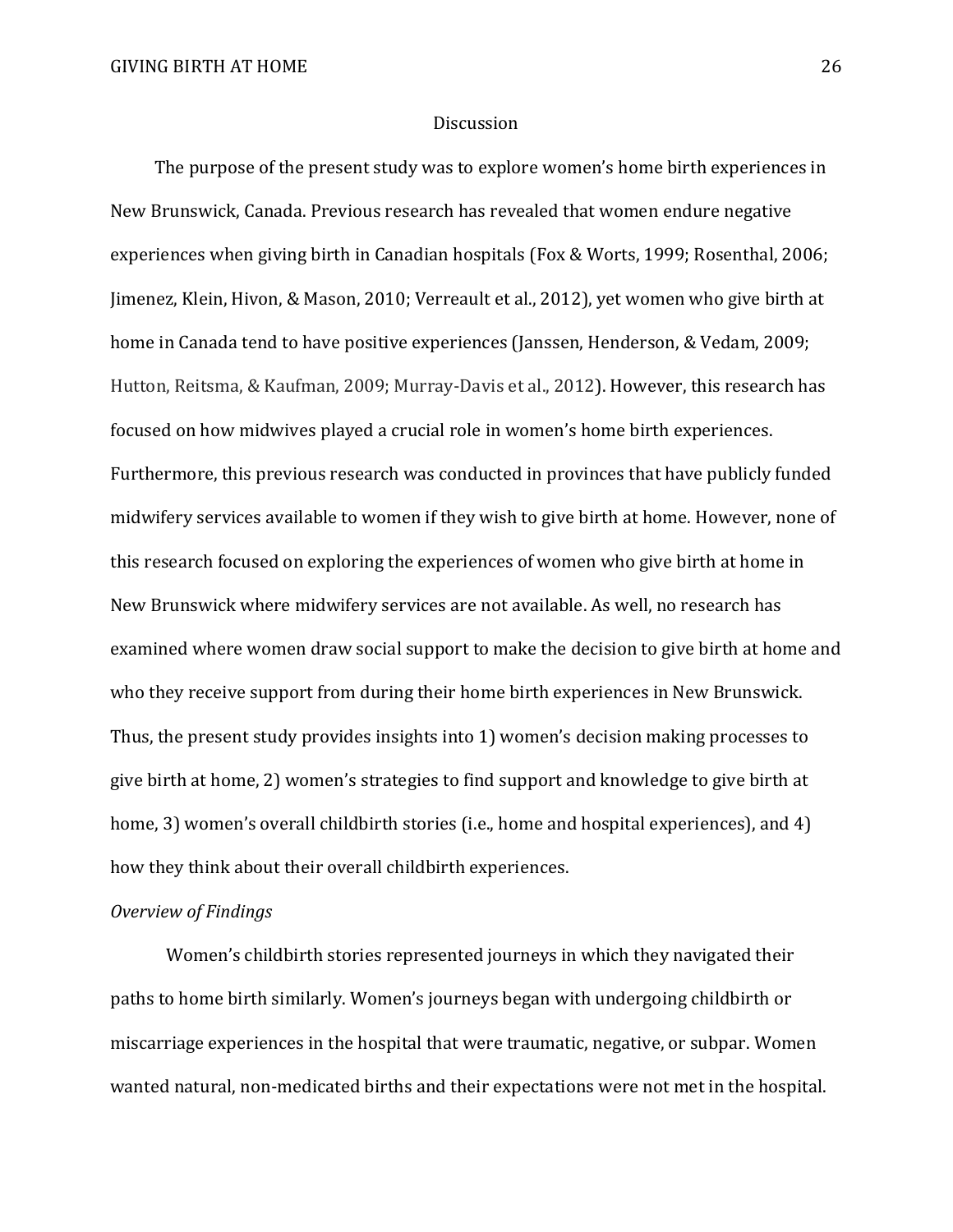#### GIVING BIRTH AT HOME 27

Then, when women became pregnant again they were active in finding ways to become educated on alternatives to hospital birth in New Brunswick by attending home birth support groups and workshops. By doing this women met and hired home birth attendants who educated them during their pregnancies. After becoming educated on the risks of medical interventions, the unnecessity of routine medical tests, and the normality of childbirth women resisted the medicalization of pregnancy and childbirth. Women also resisted medicalization by opting out of routine medical examinations and decided it was unnecessary to seek medical attention any time during pregnancy, birth, and the postpartum period unless they had a symptom that warranted medical attention.

The next stage of women's journeys involved women having their first home birth experience with the support of a home birth attendant. Women admired the care they received from their birth attendants and revealed having empowering and positive home birth experiences. The next part of the birth journey for many women involved giving birth at home unassisted. This journey from hospital birth, to home birth with a birth attendant, to unassisted birth at home, evolved from the feeling that women could give birth on her own. Further, after women in this study experienced home birth they revealed sharing a common philosophy on birth that emphasized the normality of birth as a natural, physiological process. Women also viewed birth as a fundamental woman's right issue in which women believed that women should be able to give birth with whom and where they desire. Lastly, for many women giving birth at home was a life-changing event that affecting them physically, emotionally, and spiritually.

*Theoretical and Practical Implications*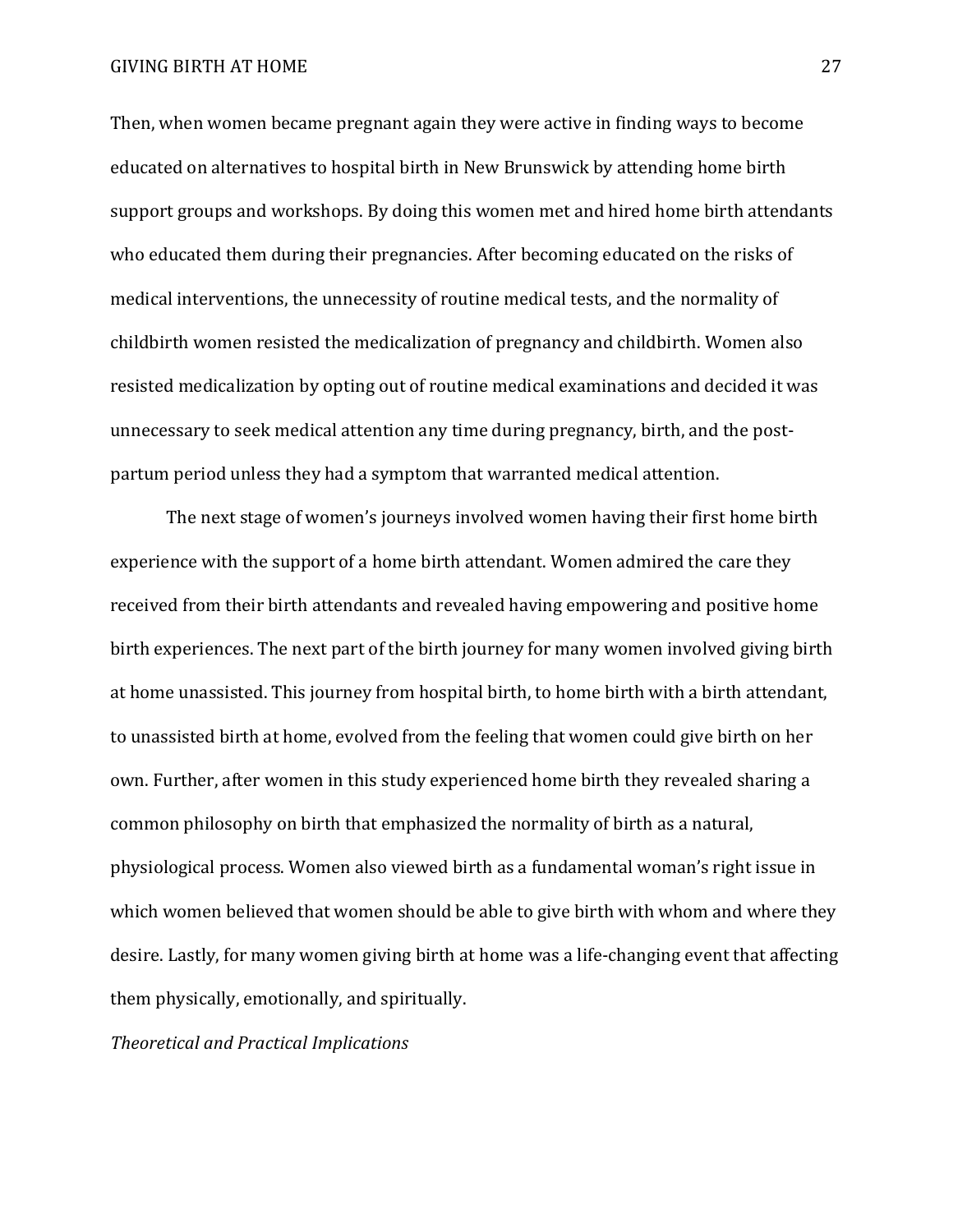Women go through childbirth journeys that often began in the hospital context and end in the comfort of their homes. But what does this mean? As aforementioned, prior to the introduction of hospitals women gave birth in the comfort of their homes attended by women midwives who learned through experience how to assist birthing women (Cross, 2014). However, after the invention of technologies that could be used to assist birth, women lost authority over their birth processes and it was passed to male physicians and surgeons (Wertz & Wertz, 1979; Massey, 2005). While medical inventions had the positive outcome of treating complications and decreasing maternal mortality rates, medicalization has also had detrimental outcomes to women's embodied experiences of childbirth (Mennill, 2014). The findings from this study illuminate how women are usurping authority over their childbirth experience at home that was taken away from them in their initial birth experiences in the medicalised context. Furthermore, the finding that women are hiring home birth attendants, who are women from home birth communities rather than trained health care professionals, mimics the pattern of traditional midwifery that took place centuries ago (Cross, 2014).

Research also suggests that women's birth experiences can play an influential role in how they transition into motherhood and shape their identity as a mother (Dahlen, Barclay, Homer, 2010). Moreover, having positive birth experiences rather than experiencing trauma is a step towards women having a positive transition into motherhood (Dahlen, Barclay, Homer, 2010). The women in this study represent a sample of women who had positive experiences without adverse outcomes for themselves or their infants. Given the plethora of research that reveals women's negative experiences of giving birth in Canadian hospitals (e.g., Fox & Worts, 1999; Rosenthal, 2006) the current research should be used to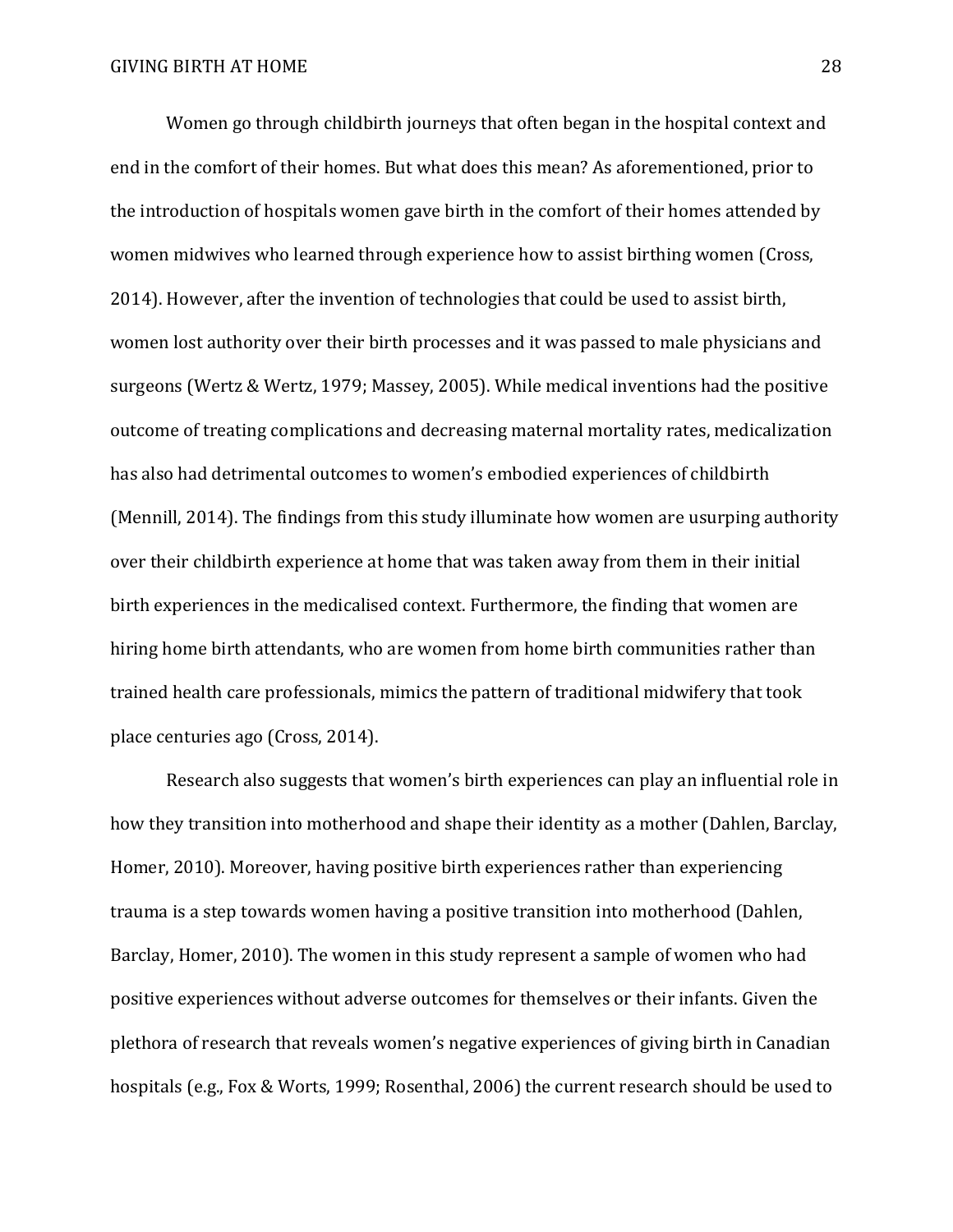promote change to New Brunswick's health care system specifically surrounding childbirth practices. Given that women had positive experiences both physically and psychologically giving birth at home alternatives to hospital birth should be made publicly funded and available in New Brunswick.

Research also suggests that negative and traumatic birth experiences can lead to post-partum depression (PPD) and in some cases Post Traumatic Stress Disorder (PTSD) after childbirth (Rosenthal, 2006; Verreault et al., 2012). These are considered psychiatric illnesses that negatively affect women and their infants in an array of ways (Hunker, 2007). For example, women with PTSD can have difficulty breastfeeding, difficulty bonding with their infants, and problems parenting to name a few (Bailham & Joseph, 2003). Notably, one Canadian study revealed 8% of women experiencing depressive symptoms in the postpartum period therefore it is considered a major public health concern in Canada (Dennis, Heaman, Vigod, 2012). Given that birthing complications play a role in the development of these psychological sequelae it is important to maximize women's ability to have a positive birth experience in order for women to have a positive transition into motherhood (Dahlen, Barclay, Homer, 2010), and to avoid enduring psychiatric suffering at a vulnerable and lifechanging time in women's lives. The women's stories in this study illustrate how this positive transition is possible.

Women in this study had positive and empowering birth experiences without medicalization. The experiences revealed by women in this study represent an opportunity to how educate health care professionals about the benefits of non-medicalised birth and educate governmental bodies on the benefits of funding home birthing practices with home birth attendants. Moreover, the way birth is viewed, as a medicalised event, should be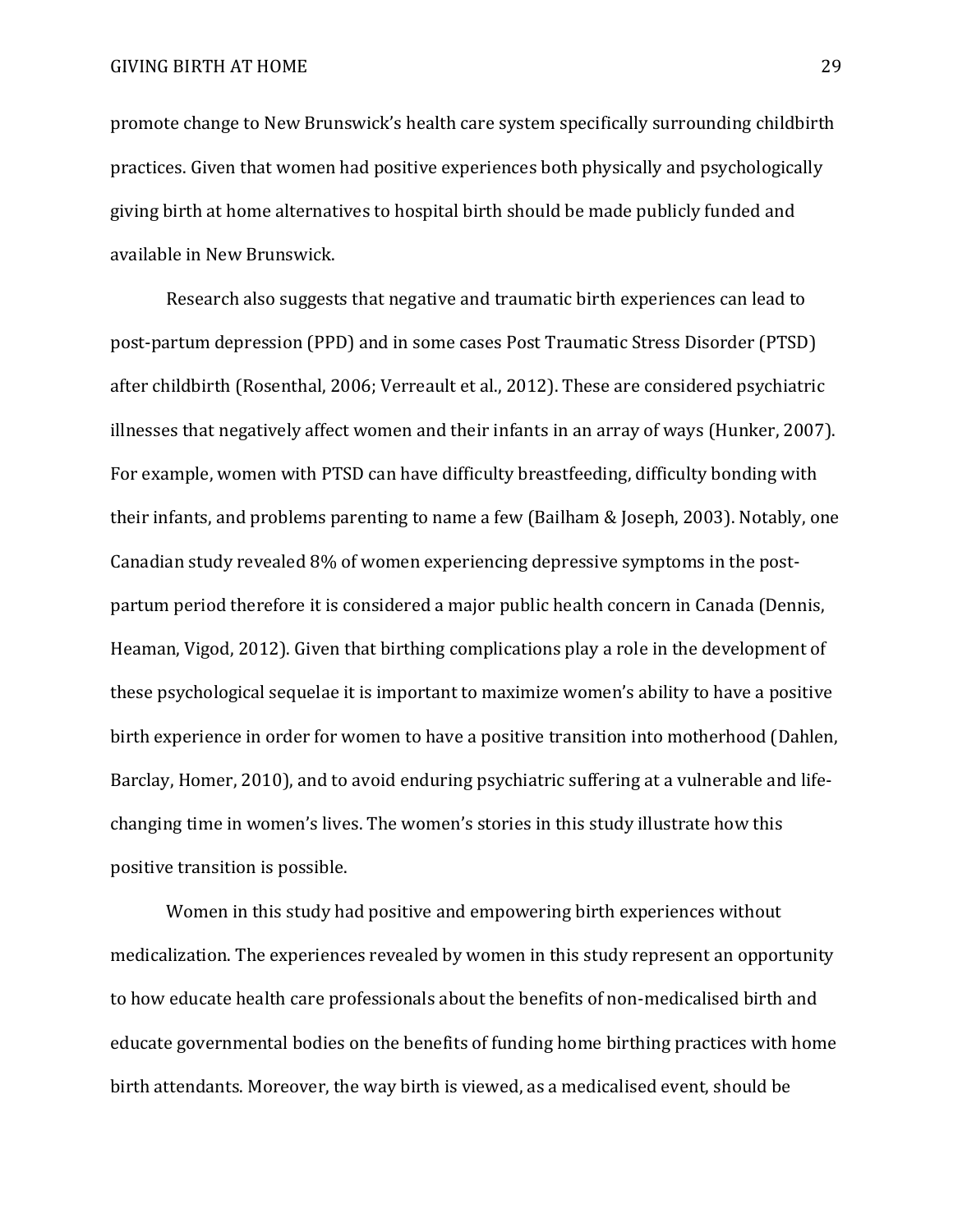problematized among health care professionals in this province. If health care professionals had knowledge on natural childbirth women could readily make informed choices about their care during pregnancy, childbirth, and during the post-partum period without feeling reprimanded by health care professionals. This study sheds light on the fact that women actively circumvent medicalised childbirth meanwhile having a positive birth experience and therefore a positive transition into motherhood.

#### *Strengths & Limitations*

Like any other research project this study has both strengths and limitations. One of the major strengths of this study is that the Grounded Theory methodology allowed for an exploratory analysis derived directly from women's lived experiences (Glaser & Strauss, 1967; Stebbins, 2001). However, because this study represents a preliminary analysis, the present findings cannot be considered as exhaustive of the information contained in the data. Because this study is exploratory and the first of its like, future research is needed in order to be able to generalize these findings. Concatenation of studies on home birth in New Brunswick and Canada-wide is required in order to ensure the reliability and validity of these findings (Stebbins, 2001). Although this is the case, given that the data conducted in this project included 14.5 hours of recorded interviews there is a lot of information and, because it is first-hand accounts, the data is very rich. Also, I was an outsider conducting these interviews and I shared the fact that I had only hospital births with participants during the interviews. It is possible that having been an insider would have allowed participants to feel more comfortable talking freely about their experiences however being an outsider also allowed me to delve into unclear issues deeply.

## *Conclusion*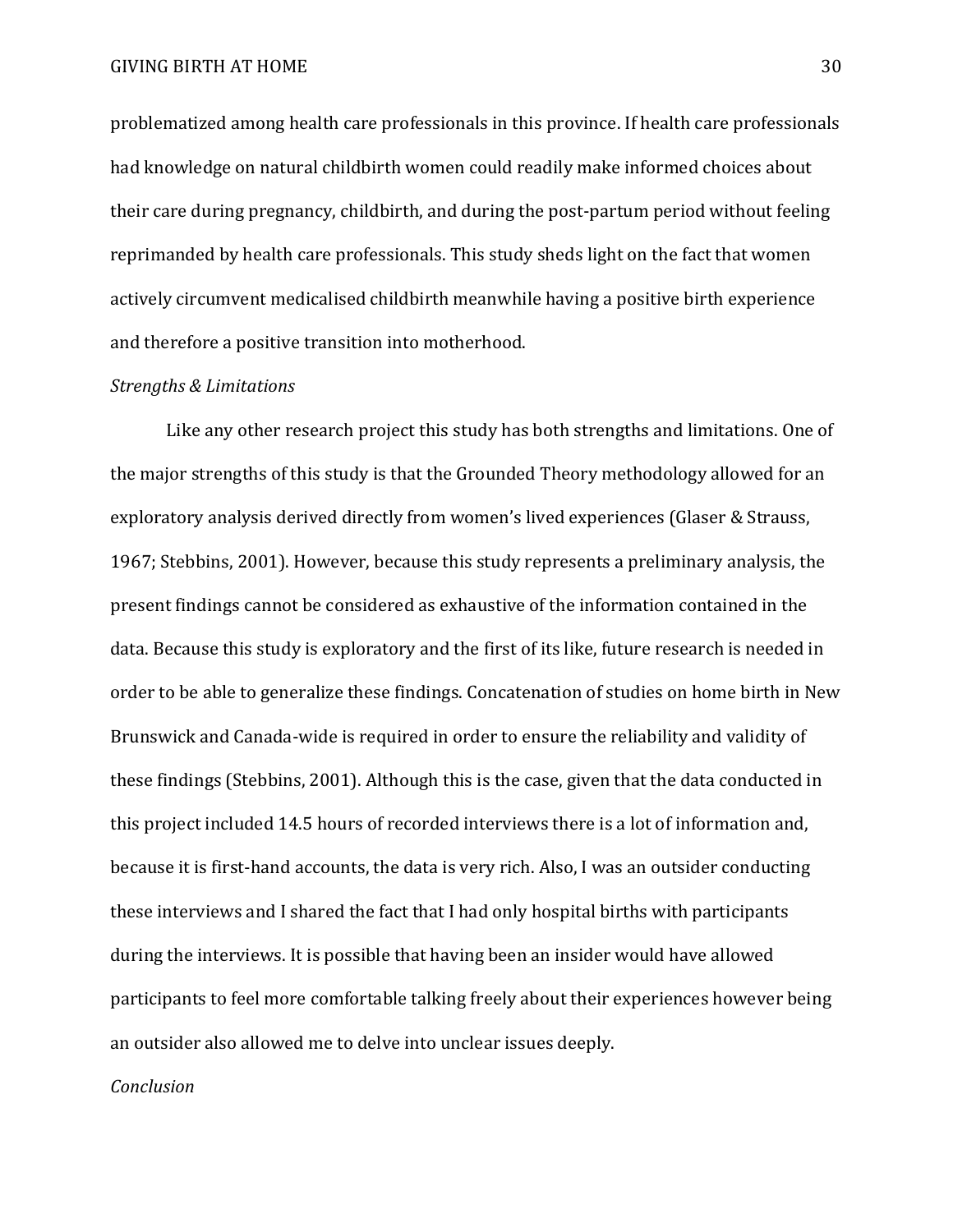Although midwifery services are unavailable in New Brunswick women nevertheless give birth at home happily and healthily. Women in this study reported feeling empowered by their ability to birth at home, and many women had euphoric and life changing birth experiences giving birth at home in New Brunswick. The main finding from this study is that women's childbirth experiences represent a life journey that involves: women enduring negative childbirth or miscarriage experiences in the hospital, women becoming educated on home birth options in New Brunswick, women actively resisting medicalised childbirth, women hiring home birth attendants, and lastly, women giving birth at home unassisted by anyone. This is a novel area of research that must be further researched however it sheds light onto the imperative of women's ability to make informed choices and underscores the importance of women receiving individualised care during their childbirth experiences. This study exemplifies an alternative to medicalization chosen by women that allowed them to have a positive transition to motherhood at the life changing time of childbirth.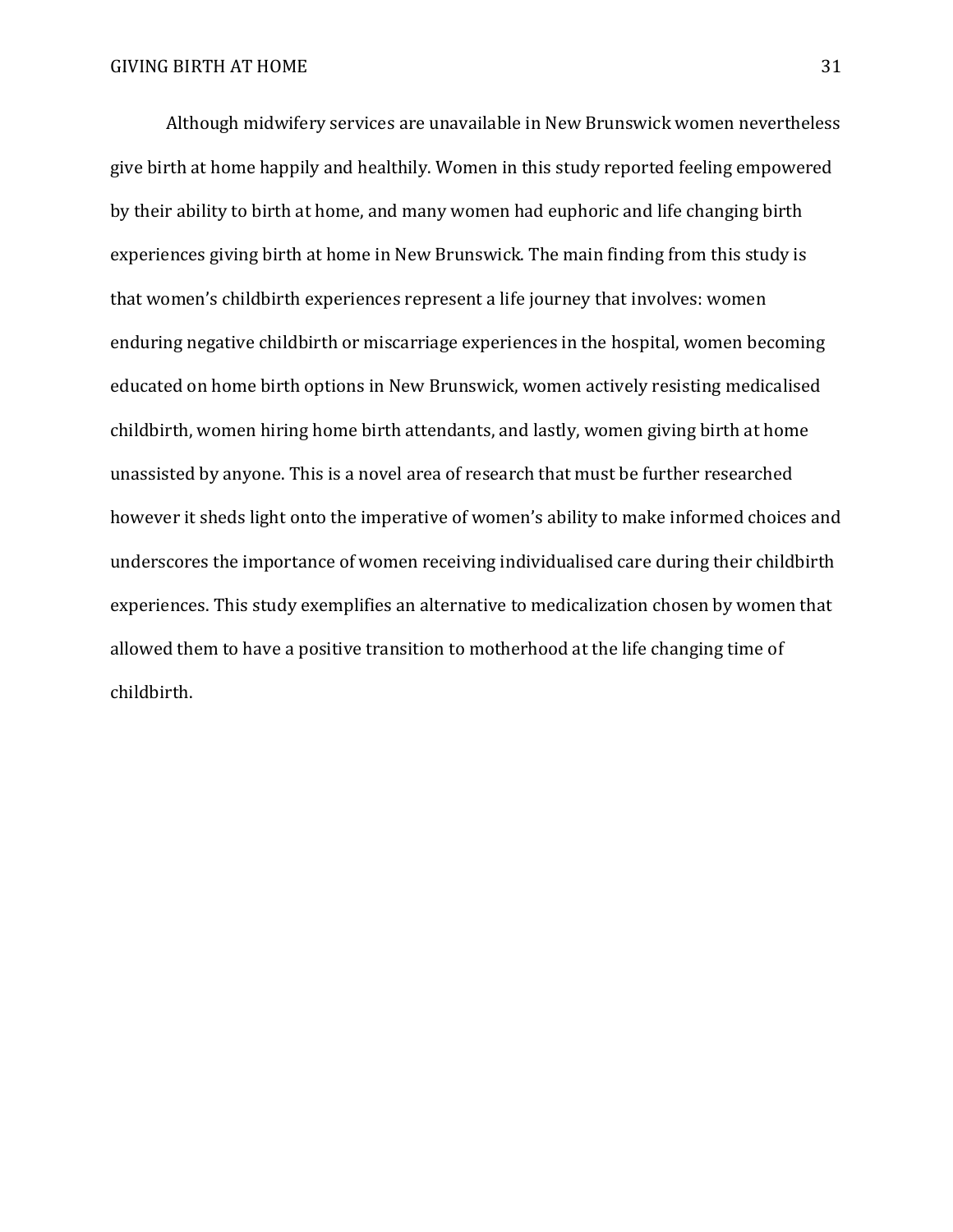## References

- Bailham, D., & Joseph, S. (2003). Post-traumatic stress following childbirth: a review of the emerging literature and directions for research and practice. *Psychology, Health & Medicine*, *8*(2), 159-168.
- Behruzi, R., Hatem, M., Goulet, L., Fraser, W., & Misago, C. (2013). Understanding childbirth practices as an organizational cultural phenomenon: a conceptual framework. *BMC Pregnancy & Childbirth*, *13*(1), 1-18. doi:10.1186/1471-2393-13-205
- Canadian Association of Midwives (CAM). (2013, November). Overview of midwifery in New Brunswick. Retrieved from [http://www.canadianmidwives.org/province/New-](http://www.canadianmidwives.org/province/New-Brunswick.html?prov=4)[Brunswick.html?prov=4](http://www.canadianmidwives.org/province/New-Brunswick.html?prov=4)
- Caton, D., Frölich, M. A., & Euliano, T. Y. (2002). The Nature and Management of Labor Pain: Peer-Reviewed Papers from an Evidence-Based Symposium: Anesthesia for childbirth: Controversy and change. *American Journal of Obstetrics and Gynecology*, *186*(Supplement), S25-S30. doi:10.1016/S0002-9378(02)70180-4
- Chadwick, R., & Foster, D. (2013). Technologies of gender and childbirth choices: Home birth, elective caesarean and white femininities in South Africa. *Feminism & Psychology,* 23(3), 317-338.
- Chadwick, R. (2014) Bodies talk: on hearing childbirth counterstories. In Mckenzie-Mohr, S. and Lafrance, M. (eds) *Women voicing resistance: discursive and narrative explorations*, pp.44-63. London: Routledge.
- Chalmers, B. (2012). Childbirth Across Cultures: Research and Practice. *Birth: Issues In Perinatal Care*, *39*(4), 276-280. doi:10.1111/birt.12000
- Chalmers, B., Kaczorowski, J., Darling, E., Heaman, M., Fell, D. B., O'Brien, B., & Lee, L. (2010). Cesarean and vaginal birth in Canadian women: A comparison of experiences. *Birth: Issues In Perinatal Care*, *37*(1), 44-49. doi:10.1111/j.1523-536X.2009.00377.x
- Chalmers, B., Kaczorowski, J., Levitt, C., Dzakpasu, S., O'Brien, B., Lee, L., & ... Young, D. (2009). Use of routine interventions in vaginal labor and birth: Findings from the maternity experiences survey. *Birth: Issues In Perinatal Care*, *36*(1), 13-25. doi:10.1111/j.1523-536X.2008.00291.x
- Chalmers, B., Kaczorowski, J., O'Brien, B., & Royle, C. (2012). Rates of interventions in labor and birth across Canada: Findings of the Canadian maternity experiences survey. *Birth: Issues In Perinatal Care*, *39*(3), 203-210. doi:10.1111/j.1523- 536X.2012.00549.x
- Cross, G. S. (2014). 'A midwife at every confinement': midwifery and medicalized childbirth in Ontario and Britain, 1920-1950. *Canadian Bulletin of Medical History*,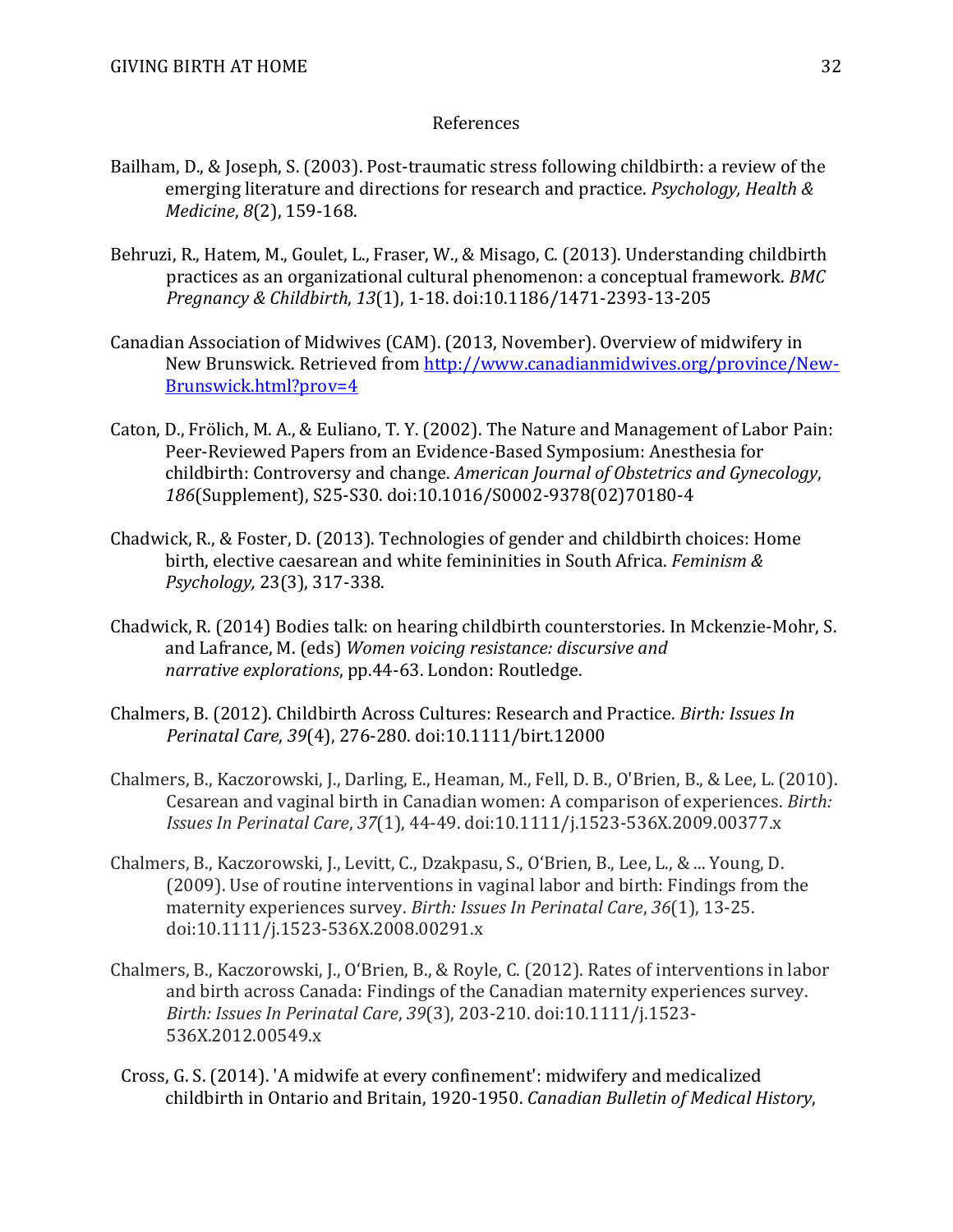(2), 139.

- Dahlen, H., Barclay, L., & Homer, C. (2010). Processing the first birth: journeying into 'motherland'. *Journal of Clinical Nursing*, *19*(13/14), 1977-1985. doi:10.1111/j.1365- 2702.2009.03089.
- Dannaway, J., & Dietz, H. P. (2014). Unassisted childbirth: why mothers are leaving the system. *Journal of Medical Ethics*, *40*(12), 817. doi:10.1136/medethics-2012-101150
- Dennis, C., Heaman, M., & Vigod, S. (2012). Epidemiology of Postpartum Depressive Symptoms Among Canadian Women: Regional and National Results From a Cross-Sectional Survey. *Canadian Journal of Psychiatry*, *57*(9), 537-546.
- DiFilippo, S. H. (2015). RESISTANCE AND RELEARNING: WOMEN'S EXPERIENCES CHOOSING MIDWIFERY AND HOME BIRTH IN ONTARIO, CANADA. *Canadian Journal For The Study of Adult Education*, *27*(3), 43.
- Fox, B., & Worts, D. (1999). Revisiting the critique of medicalized childbirth: A contribution to the sociology of birth. *Gender & Society*, *13*(3), 326-346.
- Glaser, B., & Strauss, A. (1967). *The discovery of grounded theory: Strategies for qualitative research*. New York: Aldine de Gruyter.
- Historica Canada (n.d.) Midwife. Retrieved from <https://www.historicacanada.ca/content/heritage-minutes/midwife>
- Hunker, D. (2007). *Effects of adverse birth events on maternal mood, maternal functional status and infant care* (Doctoral Dissertation). Retrieved from Retrieved from ProQuest Dissertations and Theses. (UMI No. 3300504)
- Hutton, E., Reitsma, A., & Kaufman, K. (2009). Outcomes associated with planned home and planned hospital births in low-risk women attended by midwives in Ontario, Canada, 2003-2006: a retrospective cohort study. *Birth: Issues In Perinatal Care*, *36*(3), 180- 189.
- Janssen, P., Henderson, A., & Vedam, S. (2009). The experience of planned home birth: views of the first 500 women. *Birth: Issues In Perinatal Care*, *36*(4), 297-304.
- Jimenez, V., Klein, M. C., Hivon, M., & Mason, C. (2010). A mirage of change: Family-centered maternity care in practice. *Birth: Issues in Perinatal Care, 37*(2), 160-167.
- Marshall, J. L., Godfrey, M., & Renfrew, M. J. (2007). Being a ''good mother'': Managing breastfeeding and merging identities. Social Science and Medicine, 65, 2147–2159.
- Massey, L. (2005). Pregnancy and Pathology: Picturing Childbirth in Eighteenth-Century Obstetric Atlases. *The Art Bulletin* 87(1): 73-91.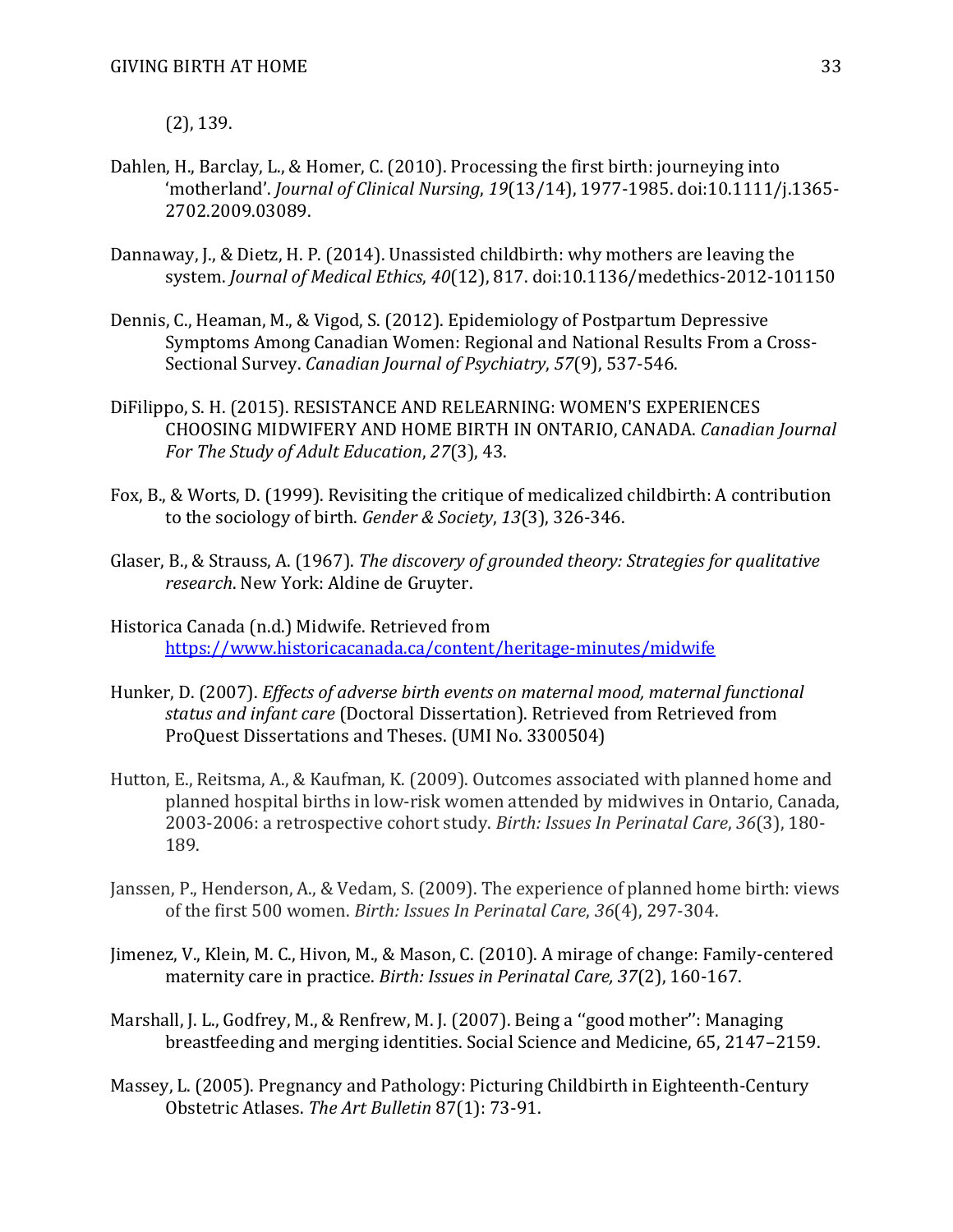- Mennill, S. (2014). Ideal births and ideal babies: English-Canadian advice literature in the 1950s and 1960s. *Canadian Bulletin Of Medical History*, (2), 25.
- Miller, A. C. (2009). "Midwife to Myself": Birth Narratives among Women Choosing Unassisted Homebirth. *Sociological Inquiry*, *79*(1), 51-74. doi:10.1111/j.1475- 682X.2008.00272.x
- Mohammed, E., Mosalem, F., Mahfouz, E., & Abd ElHameed, M. (2014). Original Research: Predictors of postpartum depression among rural women in Minia, Egypt: an epidemiological study. *Public Health*, *128*817-824. doi:10.1016/j.puhe.2014.06.006
- Murray-Davis, B., McDonald, H., Reitsma, A., Coubrough, M., & Hutton, E. (2014). Deciding on home or hospital birth: Results of the Ontario choice of birthplace survey. Midwifery, 30, 869–876.
- Murray-Davis, B., McNiven, P., McDonald, H., Malott, A., Elarar, L., & Hutton, E. (2012). Why home birth? A qualitative study exploring women's decision making about place of birth in two Canadian provinces. *Midwifery*, *28*(5), 576-581.
- Parry, D. C. (2008). "We wanted a birth experience, not a medical experience": Exploring Canadians women's use of midwifery. *Health Care for Women International, 29,* 784- 806.
- Public Health Agency of Canada. (2012). Canadian Hospitals Maternity Policies and Practices Survey. ON: Ottawa.
- Rosenthal, M. S. (2006). Socioethical issues in hospital birth: Troubling tales from a Canadian sample. *Sociological Perspectives, 49*(3), 369-390.
- Rúdólfsdóttir, A. (2000). 'I am not a patient, and I am not a child': The institutionalization and experience of pregnancy. *Feminism & Psychology*, *10*(3), 337-350. doi:10.1177/0959353500010003004
- Statistics Canada (2012). Births 2009. Retrieved from <http://www.statcan.gc.ca/pub/84f0210x/84f0210x2009000-eng.pdf>
- Stebbins, R., A. (2001). *Exploratory research in the social sciences: Qualitative research methods Series 48.* Thousand Oaks, CA: Sage Publications.
- Verreault, N., Da Costa, D., Marchand, A., Ireland, K., Banack, H., Dritsa, M., & Khalifé, S. (2012). PTSD following childbirth: A prospective study of incidence and risk factors in Canadian women. *Journal of Psychosomatic Research, 73*(4), 257-263.
- Webb, K., Burdett, F., Poulin, C., & Gouliquer, L. "Giving Birth in New Brunswick: How Labour Induction Practices Complicate Women's Experiences", 75th Annual Canadian Psychological Association Convention, Vancouver, British Columbia,